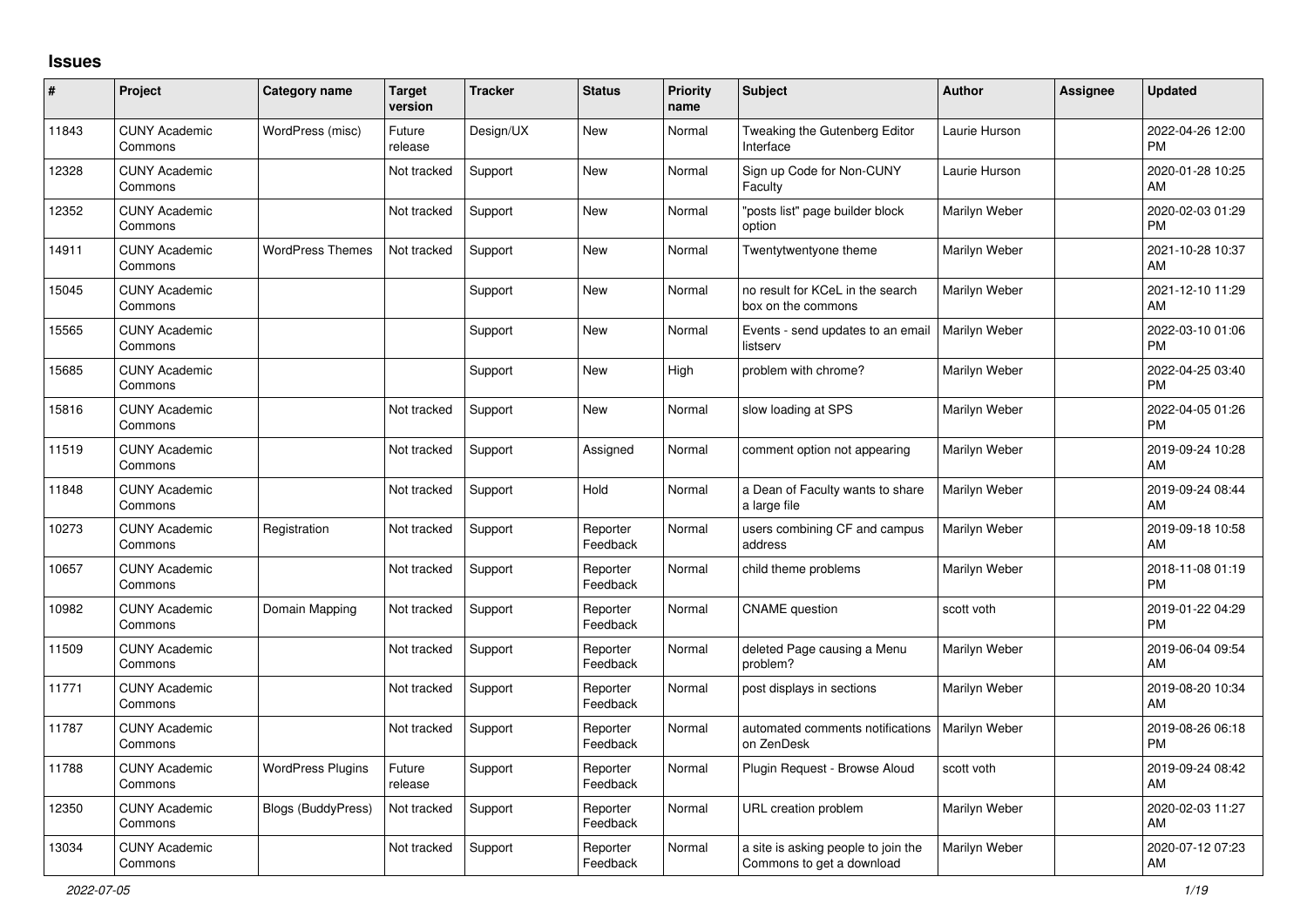| #     | Project                         | <b>Category name</b>       | <b>Target</b><br>version | <b>Tracker</b> | <b>Status</b>        | <b>Priority</b><br>name | <b>Subject</b>                                                    | <b>Author</b> | Assignee | <b>Updated</b>                |
|-------|---------------------------------|----------------------------|--------------------------|----------------|----------------------|-------------------------|-------------------------------------------------------------------|---------------|----------|-------------------------------|
| 13255 | <b>CUNY Academic</b><br>Commons |                            | Not tracked              | Support        | Reporter<br>Feedback | Normal                  | Accessibility problems                                            | Marilyn Weber |          | 2020-09-01 05:48<br><b>PM</b> |
| 13975 | <b>CUNY Academic</b><br>Commons | Social Paper               | Not tracked              | Support        | Reporter<br>Feedback | Normal                  | can't approve comments on Social<br>Paper paper                   | Marilyn Weber |          | 2021-02-12 09:33<br>AM        |
| 14074 | <b>CUNY Academic</b><br>Commons | WordPress (misc)           | Not tracked              | Support        | Reporter<br>Feedback | Normal                  | page password protection problem                                  | Marilyn Weber |          | 2021-03-02 11:03<br>AM        |
| 14398 | <b>CUNY Academic</b><br>Commons |                            | Not tracked              | Support        | Reporter<br>Feedback | Normal                  | Events plug-in notification problem                               | Marilyn Weber |          | 2021-05-11 11:21<br>AM        |
| 14538 | <b>CUNY Academic</b><br>Commons |                            | Not tracked              | Support        | Reporter<br>Feedback | Normal                  | <b>Weebly To Commons</b>                                          | Laurie Hurson |          | 2021-09-14 10:47<br>AM        |
| 14784 | <b>CUNY Academic</b><br>Commons |                            |                          | Support        | Reporter<br>Feedback | Normal                  | User report of logo problem when<br>using Customizer theme        | Marilyn Weber |          | 2021-09-17 10:25<br>AM        |
| 14842 | <b>CUNY Academic</b><br>Commons |                            | Not tracked              | Support        | Reporter<br>Feedback | Normal                  | Question about widgets and block<br>editor                        | Gina Cherry   |          | 2021-10-06 03:01<br><b>PM</b> |
| 14900 | <b>CUNY Academic</b><br>Commons |                            | Not tracked              | Support        | Reporter<br>Feedback | Normal                  | previous theme?                                                   | Marilyn Weber |          | 2021-10-25 10:31<br>AM        |
| 15169 | <b>CUNY Academic</b><br>Commons |                            | 2.0.3                    | Support        | Reporter<br>Feedback | Normal                  | new Prelude website zipfiles for<br>custom theme and other files. | Marilyn Weber |          | 2022-06-29 11:32<br>AM        |
| 15176 | <b>CUNY Academic</b><br>Commons |                            | Not tracked              | Support        | Reporter<br>Feedback | Normal                  | Archiving Q Writing & Old<br>Wordpress Sites on the Commons       | Laurie Hurson |          | 2022-02-08 10:28<br>AM        |
| 15260 | <b>CUNY Academic</b><br>Commons |                            |                          | Support        | Reporter<br>Feedback | Normal                  | Diacritical markings   European<br><b>Stages</b>                  | Marilyn Weber |          | 2022-02-04 08:16<br>AM        |
| 15370 | <b>CUNY Academic</b><br>Commons |                            |                          | Support        | Reporter<br>Feedback | Normal                  | All-in-One Event Calendar?                                        | Marilyn Weber |          | 2022-02-17 11:03<br>AM        |
| 15655 | <b>CUNY Academic</b><br>Commons |                            | 2.0.3                    | Support        | Reporter<br>Feedback | Normal                  | Event Aggregator plugin?                                          | Marilyn Weber |          | 2022-06-29 11:32<br>AM        |
| 16099 | <b>CUNY Academic</b><br>Commons |                            |                          | Support        | Reporter<br>Feedback | Normal                  | request for Newsletter Glue                                       | Marilyn Weber |          | 2022-05-13 12:14<br><b>PM</b> |
| 364   | <b>CUNY Academic</b><br>Commons | <b>WordPress Plugins</b>   | Future<br>release        | Feature        | <b>New</b>           | Normal                  | <b>Bulletin Board</b>                                             | Matt Gold     |          | 2015-01-05 08:50<br><b>PM</b> |
| 5199  | <b>CUNY Academic</b><br>Commons | Social Paper               | Future<br>release        | Feature        | New                  | Normal                  | add tables to the SP editor                                       | Marilyn Weber |          | 2016-10-24 11:27<br>AM        |
| 5205  | <b>CUNY Academic</b><br>Commons | Social Paper               | Future<br>release        | Feature        | New                  | Normal                  | Social Paper folders                                              | Marilyn Weber |          | 2016-02-11 10:24<br><b>PM</b> |
| 5489  | <b>CUNY Academic</b><br>Commons | Social Paper               | Future<br>release        | Feature        | New                  | Normal                  | Asc/desc sorting for Social Paper<br>directories                  | Boone Gorges  |          | 2016-04-21 10:06<br><b>PM</b> |
| 5992  | <b>CUNY Academic</b><br>Commons | <b>Email Notifications</b> | Future<br>release        | Feature        | <b>New</b>           | Normal                  | Changing the From line of<br>autogenerated blog emails            | Marilyn Weber |          | 2018-09-27 05:19<br><b>PM</b> |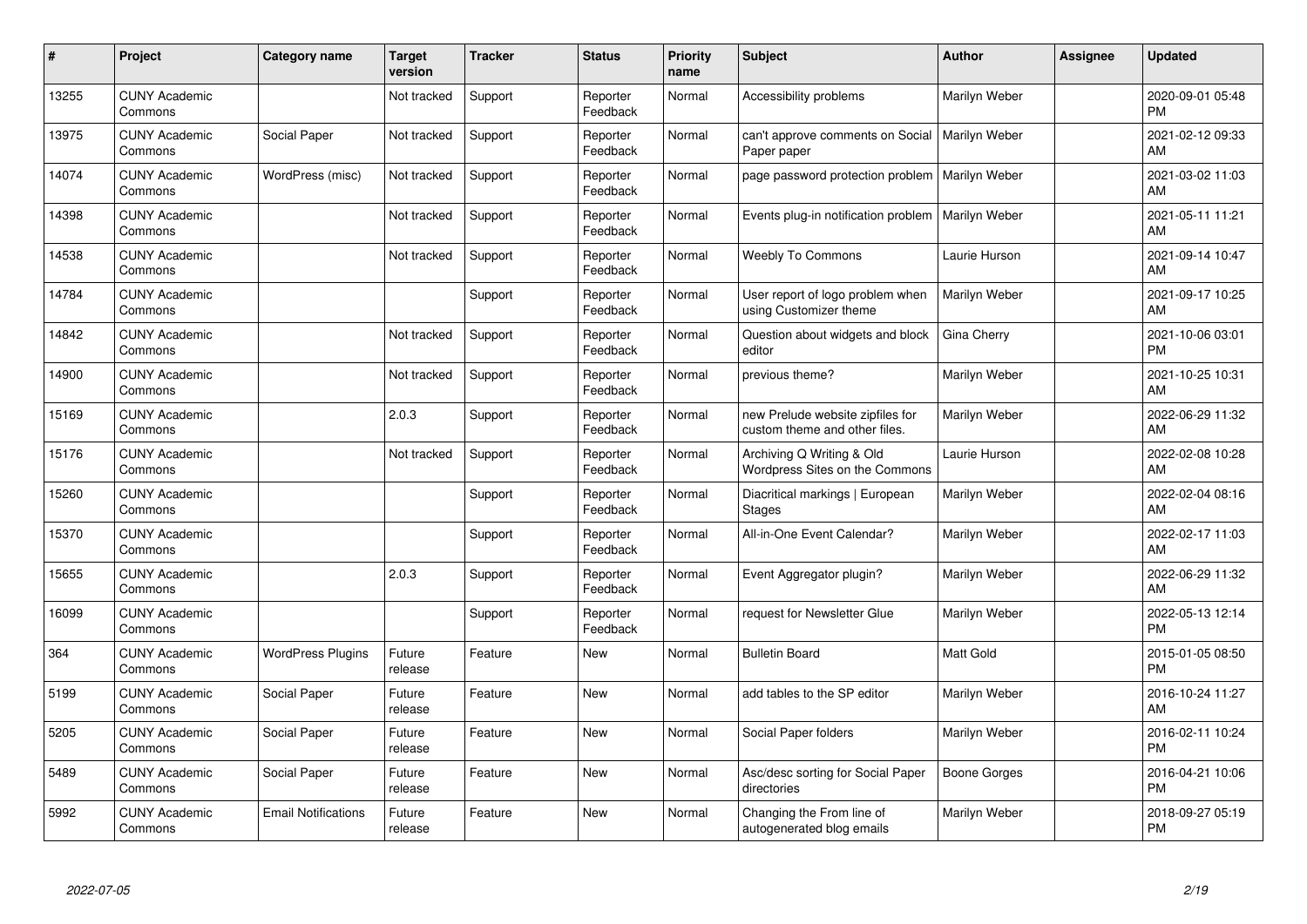| #     | Project                         | <b>Category name</b>     | <b>Target</b><br>version | <b>Tracker</b> | <b>Status</b>        | Priority<br>name | Subject                                                                                                      | <b>Author</b>           | <b>Assignee</b> | <b>Updated</b>                |
|-------|---------------------------------|--------------------------|--------------------------|----------------|----------------------|------------------|--------------------------------------------------------------------------------------------------------------|-------------------------|-----------------|-------------------------------|
| 6332  | <b>CUNY Academic</b><br>Commons | WordPress (misc)         | Future<br>release        | Feature        | <b>New</b>           | Normal           | Allow uploaded files to be marked<br>as private in an ad hoc way                                             | <b>Boone Gorges</b>     |                 | 2016-10-17 11:41<br><b>PM</b> |
| 9720  | <b>CUNY Academic</b><br>Commons | Authentication           | Future<br>release        | Feature        | New                  | Normal           | The Commons should be an<br>oAuth provider                                                                   | <b>Boone Gorges</b>     |                 | 2019-03-01 02:04<br><b>PM</b> |
| 11860 | <b>CUNY Academic</b><br>Commons | Registration             | Future<br>release        | Feature        | <b>New</b>           | Normal           | Ensure Students Are Aware They<br>Can Use Aliases At Registration                                            | scott voth              |                 | 2019-09-24 08:46<br>AM        |
| 13048 | <b>CUNY Academic</b><br>Commons | Shortcodes and<br>embeds | Future<br>release        | Feature        | <b>New</b>           | Normal           | Jupyter Notebooks support                                                                                    | <b>Boone Gorges</b>     |                 | 2020-07-14 11:46<br>AM        |
| 13650 | <b>CUNY Academic</b><br>Commons | Group Library            | Future<br>release        | Feature        | <b>New</b>           | Normal           | Forum Attachments in Group<br>Library                                                                        | Laurie Hurson           |                 | 2021-11-19 12:30<br><b>PM</b> |
| 16314 | <b>CUNY Academic</b><br>Commons | <b>WordPress Plugins</b> |                          | Feature        | <b>New</b>           | Normal           | Install Multicollab plug-in?                                                                                 | Raffi<br>Khatchadourian |                 | 2022-06-29 03:44<br><b>PM</b> |
| 13912 | <b>CUNY Academic</b><br>Commons |                          | Not tracked              | Feature        | Hold                 | Low              | posting "missed schedule"                                                                                    | Marilyn Weber           |                 | 2021-02-23 10:46<br>AM        |
| 11077 | <b>CUNY Academic</b><br>Commons | Events                   | Not tracked              | Feature        | Reporter<br>Feedback | Normal           | Show event category description<br>in event list view                                                        | Raffi<br>Khatchadourian |                 | 2019-02-12 10:38<br><b>PM</b> |
| 11131 | <b>CUNY Academic</b><br>Commons |                          | Future<br>release        | Feature        | Reporter<br>Feedback | Normal           | Image Annotation Plugins                                                                                     | Laurie Hurson           |                 | 2019-02-26 11:33<br>AM        |
| 15613 | <b>CUNY Academic</b><br>Commons |                          | 2.0.3                    | Feature        | Reporter<br>Feedback | Normal           | Adding "Passster" plugin                                                                                     | Laurie Hurson           |                 | 2022-06-29 11:32<br>AM        |
| 15923 | <b>CUNY Academic</b><br>Commons |                          | Not tracked              | Feature        | Reporter<br>Feedback | Normal           | <b>Bellows Plugin Adjustments</b>                                                                            | Laurie Hurson           |                 | 2022-04-20 10:10<br>AM        |
| 16290 | <b>CUNY Academic</b><br>Commons |                          |                          | Feature        | Reporter<br>Feedback | Normal           | Add Table Of Contents Block<br>plug-in                                                                       | Raffi<br>Khatchadourian |                 | 2022-06-24 10:26<br>AM        |
| 10380 | <b>CUNY Academic</b><br>Commons | WordPress (misc)         | Future<br>release        | Feature        | In Progress          | Normal           | Remove blacklisted plugins                                                                                   | <b>Boone Gorges</b>     |                 | 2022-04-26 12:00<br><b>PM</b> |
| 5488  | <b>CUNY Academic</b><br>Commons | Social Paper             | Future<br>release        | Bug            | <b>New</b>           | Normal           | Add a "last edited by" field to<br>Social Paper group directories                                            | <b>Boone Gorges</b>     |                 | 2016-04-21 10:05<br><b>PM</b> |
| 6755  | <b>CUNY Academic</b><br>Commons | WordPress (misc)         | Future<br>release        | <b>Bug</b>     | <b>New</b>           | Normal           | Cannot Deactivate Plugin                                                                                     | Laura Kane              |                 | 2016-11-16 01:12<br><b>PM</b> |
| 11024 | <b>CUNY Academic</b><br>Commons | WordPress (misc)         | Future<br>release        | Bug            | New                  | Normal           | Subsites should not show "you<br>should update your .htaccess<br>now" notice after permalink setting<br>save | <b>Boone Gorges</b>     |                 | 2019-01-28 01:35<br>PM        |
| 11392 | <b>CUNY Academic</b><br>Commons |                          | Future<br>release        | Bug            | New                  | Normal           | Migrate users away from<br><b>StatPress</b>                                                                  | Boone Gorges            |                 | 2019-04-23 03:53<br>PM        |
| 12573 | <b>CUNY Academic</b><br>Commons | <b>WordPress Plugins</b> | Future<br>release        | <b>Bug</b>     | New                  | Normal           | CommentPress Core Issues                                                                                     | scott voth              |                 | 2020-03-24 04:32<br><b>PM</b> |
| 14792 | <b>CUNY Academic</b><br>Commons |                          |                          | <b>Bug</b>     | New                  | Normal           | Inconsistent email notifications<br>from gravity forms                                                       | Raffi<br>Khatchadourian |                 | 2021-10-04 01:50<br><b>PM</b> |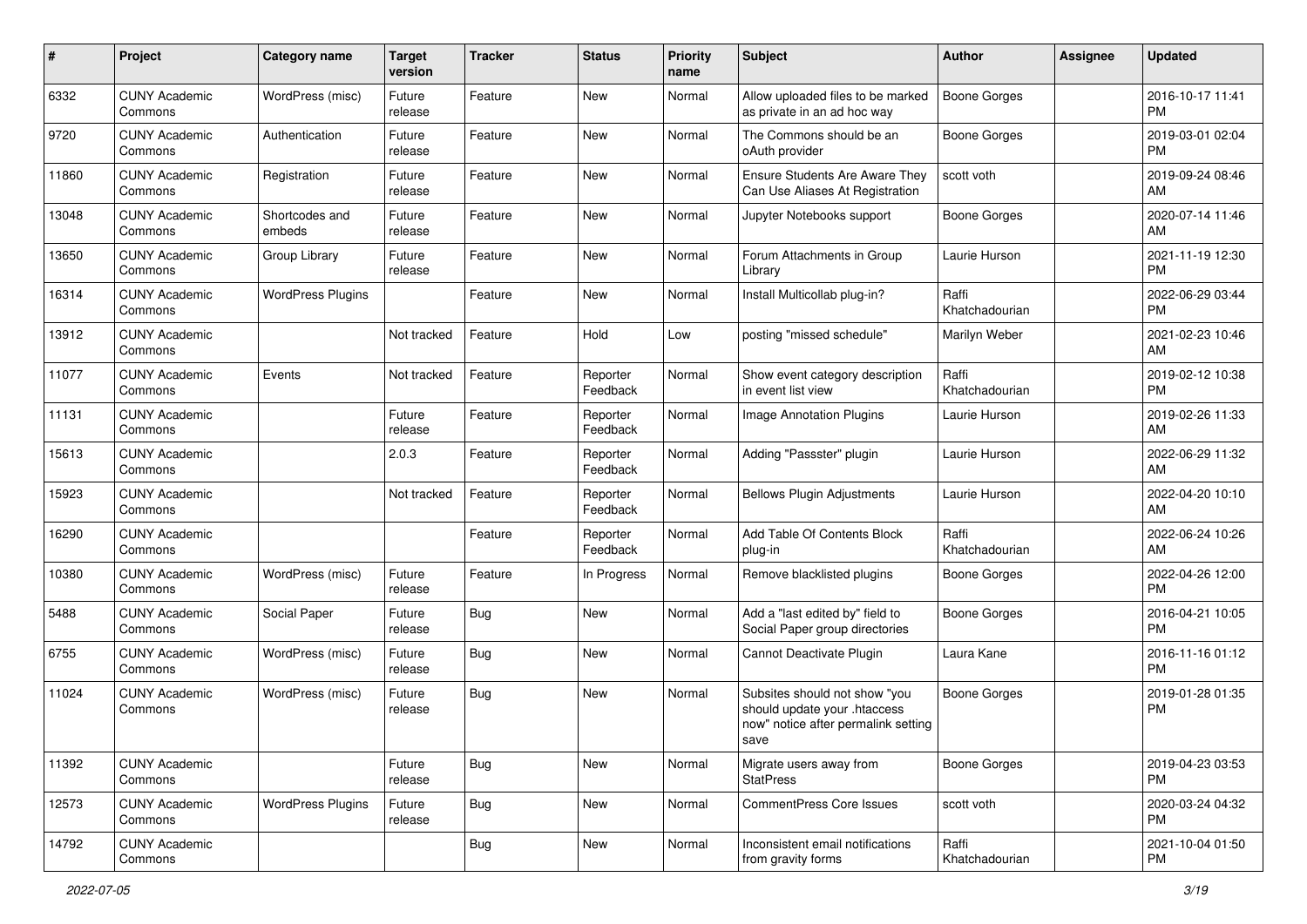| #     | Project                         | <b>Category name</b>     | <b>Target</b><br>version | <b>Tracker</b> | <b>Status</b>        | <b>Priority</b><br>name | <b>Subject</b>                                                                                | <b>Author</b>           | <b>Assignee</b>   | <b>Updated</b>                |
|-------|---------------------------------|--------------------------|--------------------------|----------------|----------------------|-------------------------|-----------------------------------------------------------------------------------------------|-------------------------|-------------------|-------------------------------|
| 14936 | <b>CUNY Academic</b><br>Commons |                          |                          | <b>Bug</b>     | New                  | Normal                  | Commons websites blocked by<br>SPS campus network                                             | Laurie Hurson           |                   | 2021-11-03 03:57<br>PM.       |
| 14940 | <b>CUNY Academic</b><br>Commons |                          |                          | <b>Bug</b>     | New                  | Normal                  | Discrepancy between Commons<br>profile "sites" and actual # of sites                          | Laurie Hurson           |                   | 2021-11-08 11:09<br>AM        |
| 15757 | <b>CUNY Academic</b><br>Commons |                          |                          | <b>Bug</b>     | New                  | Normal                  | Members # do not match                                                                        | Laurie Hurson           |                   | 2022-03-30 04:52<br><b>PM</b> |
| 16255 | <b>CUNY Academic</b><br>Commons | WordPress (misc)         |                          | Bug            | New                  | Normal                  | Need to define 'MULTISITE'<br>constant in wp-config.php                                       | Raymond Hoh             |                   | 2022-06-19 09:31<br>AM        |
| 16294 | <b>CUNY Academic</b><br>Commons |                          |                          | <b>Bug</b>     | New                  | Urgent                  | CAC is down                                                                                   | Raffi<br>Khatchadourian |                   | 2022-06-27 02:00<br><b>PM</b> |
| 16318 | <b>CUNY Academic</b><br>Commons |                          |                          | <b>Bug</b>     | New                  | Normal                  | Unable to Access block editor or<br>embed YouTube videos in new<br>pages, in one site only    | <b>Syelle Graves</b>    |                   | 2022-07-01 06:53<br><b>PM</b> |
| 12436 | <b>CUNY Academic</b><br>Commons |                          | Not tracked              | Bug            | Assigned             | Normal                  | Nightly system downtime                                                                       | <b>Boone Gorges</b>     |                   | 2020-08-01 09:30<br>AM        |
| 6356  | <b>CUNY Academic</b><br>Commons | <b>WordPress Plugins</b> | Future<br>release        | Bug            | Reporter<br>Feedback | Low                     | Should Subscribe2 be<br>deprecated?                                                           | Luke Waltzer            |                   | 2017-03-20 12:20<br><b>PM</b> |
| 10769 | <b>CUNY Academic</b><br>Commons | <b>WordPress Themes</b>  | Not tracked              | Bug            | Reporter<br>Feedback | Normal                  | 2011 Theme Sidebar                                                                            | Mark Webb               |                   | 2018-12-04 04:09<br><b>PM</b> |
| 11120 | <b>CUNY Academic</b><br>Commons | <b>WordPress Plugins</b> | Not tracked              | Bug            | Reporter<br>Feedback | Normal                  | Events Manager Events Not<br>Showing Up                                                       | Mark Webb               |                   | 2019-02-27 04:10<br><b>PM</b> |
| 11415 | <b>CUNY Academic</b><br>Commons | <b>WordPress Plugins</b> | Not tracked              | <b>Bug</b>     | Reporter<br>Feedback | Normal                  | Blog Subscriptions in Jetpack                                                                 | Laurie Hurson           |                   | 2019-05-14 10:34<br>AM        |
| 11556 | <b>CUNY Academic</b><br>Commons | Courses                  | Not tracked              | Bug            | Reporter<br>Feedback | Normal                  | Instructor name given in course<br>listing                                                    | Tom Harbison            |                   | 2019-06-25 04:12<br><b>PM</b> |
| 12198 | <b>CUNY Academic</b><br>Commons |                          | Not tracked              | Bug            | Reporter<br>Feedback | Normal                  | Duplicate listing in My Sites                                                                 | Tom Harbison            |                   | 2019-12-09 05:50<br><b>PM</b> |
| 12360 | <b>CUNY Academic</b><br>Commons | <b>WordPress Themes</b>  | Not tracked              | Bug            | Reporter<br>Feedback | Normal                  | site just says "DANTE We are<br>currently in maintenance mode,<br>please check back shortly." | Marilyn Weber           |                   | 2020-02-04 12:13<br><b>PM</b> |
| 14629 | <b>CUNY Academic</b><br>Commons |                          | Not tracked              | Bug            | Reporter<br>Feedback | Normal                  | Possible Post Order Bug?                                                                      | <b>Syelle Graves</b>    |                   | 2021-09-14 10:47<br>AM        |
| 2577  | <b>NYCDH Community</b><br>Site  |                          |                          | Feature        | Assigned             | Low                     | Investigate Potential to Add Links<br>to the Forum                                            | <b>Mark Newton</b>      | Alex Gil          | 2013-05-16 09:40<br><b>PM</b> |
| 2576  | <b>NYCDH Community</b><br>Site  |                          |                          | Bug            | Hold                 | Low                     | Test Next Button in Javascript<br>Tutorial Under Activities                                   | Mark Newton             | Alex Gil          | 2013-05-18 02:55<br>PM.       |
| 11968 | JustPublics@365<br>MediaCamp    |                          |                          | Feature        | New                  | Normal                  | Nanoscience Retractable Display<br>Unit                                                       | Donald Cherry           | Bonnie<br>Eissner | 2021-02-19 08:50<br>AM        |
| 4592  | <b>CUNY Academic</b><br>Commons | Events                   | Future<br>release        | Design/UX      | New                  | Normal                  | Event Creation - Venue Dropdown   Samantha Raddatz  <br>Slow                                  |                         | Boone<br>Gorges   | 2015-09-14 04:56<br><b>PM</b> |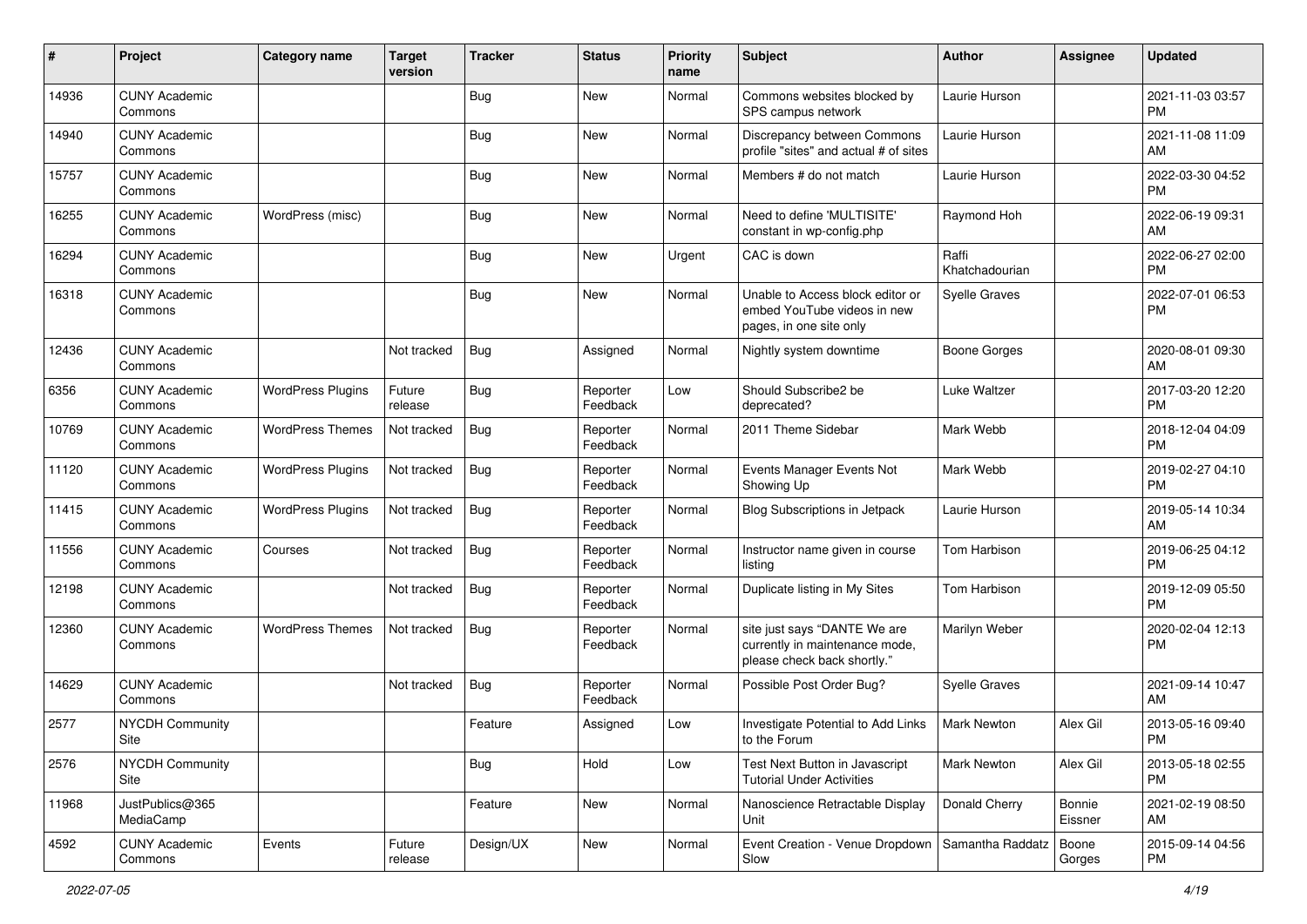| #     | Project                         | <b>Category name</b>     | <b>Target</b><br>version | Tracker   | <b>Status</b>        | <b>Priority</b><br>name | <b>Subject</b>                                                                    | <b>Author</b>           | <b>Assignee</b> | <b>Updated</b>                |
|-------|---------------------------------|--------------------------|--------------------------|-----------|----------------------|-------------------------|-----------------------------------------------------------------------------------|-------------------------|-----------------|-------------------------------|
| 5182  | <b>CUNY Academic</b><br>Commons | Social Paper             | Future<br>release        | Design/UX | New                  | Normal                  | "Publishing" a private paper on<br>social paper?                                  | Raffi<br>Khatchadourian | Boone<br>Gorges | 2016-10-13 04:12<br>PM.       |
| 15210 | <b>CUNY Academic</b><br>Commons | Analytics                | Not tracked              | Design/UX | New                  | Normal                  | Google Analytics improvements                                                     | Colin McDonald          | Boone<br>Gorges | 2022-05-24 10:47<br>AM        |
| 4903  | <b>CUNY Academic</b><br>Commons | Events                   | Future<br>release        | Design/UX | Assigned             | Normal                  | Improving visual appearance of<br>event calendars                                 | Matt Gold               | Boone<br>Gorges | 2016-10-13 11:51<br>AM        |
| 6014  | <b>CUNY Academic</b><br>Commons | Publicity                | Future<br>release        | Publicity | Reporter<br>Feedback | Normal                  | Google search listing                                                             | <b>Matt Gold</b>        | Boone<br>Gorges | 2016-09-21 03:48<br><b>PM</b> |
| 14504 | <b>CUNY Academic</b><br>Commons |                          | Not tracked              | Publicity | Reporter<br>Feedback | Normal                  | Adding showcases to home page<br>menu                                             | Laurie Hurson           | Boone<br>Gorges | 2022-01-19 03:26<br><b>PM</b> |
| 11496 | <b>CUNY Academic</b><br>Commons | <b>Public Portfolio</b>  | 1.15.2                   | Support   | New                  | Normal                  | Replace Twitter Icon on Member<br>Portfolio page                                  | scott voth              | Boone<br>Gorges | 2019-06-06 01:03<br><b>PM</b> |
| 15767 | <b>CUNY Academic</b><br>Commons | WordPress (misc)         |                          | Support   | New                  | Normal                  | Site loading slowly                                                               | scott voth              | Boone<br>Gorges | 2022-04-04 08:56<br><b>PM</b> |
| 9941  | <b>CUNY Academic</b><br>Commons | Wiki                     | Not tracked              | Support   | Assigned             | Normal                  | Wiki functionality                                                                | <b>Matt Gold</b>        | Boone<br>Gorges | 2018-06-26 10:57<br>AM        |
| 9207  | <b>CUNY Academic</b><br>Commons |                          | Future<br>release        | Support   | Reporter<br>Feedback | Normal                  | display dashboards made in<br>Tableau?                                            | Marilyn Weber           | Boone<br>Gorges | 2018-04-10 10:42<br>AM        |
| 9211  | <b>CUNY Academic</b><br>Commons | <b>WordPress Plugins</b> | Future<br>release        | Support   | Reporter<br>Feedback | Normal                  | Auto-Role Setting in Forum Plugin<br>Causing Some Confusion                       | Luke Waltzer            | Boone<br>Gorges | 2018-03-13 11:44<br>AM        |
| 11386 | <b>CUNY Academic</b><br>Commons | WordPress - Media        | Not tracked              | Support   | Reporter<br>Feedback | Normal                  | disappearing images                                                               | scott voth              | Boone<br>Gorges | 2019-05-14 10:32<br>AM        |
| 11449 | <b>CUNY Academic</b><br>Commons | WordPress - Media        | Not tracked              | Support   | Reporter<br>Feedback | Normal                  | Cloning Media Library for JITP<br>from Staging to Production Site                 | Patrick DeDauw          | Boone<br>Gorges | 2019-05-13 12:00<br><b>PM</b> |
| 1166  | <b>CUNY Academic</b><br>Commons | <b>Email Invitations</b> | Future<br>release        | Feature   | New                  | Low                     | Better organizational tools for Sent<br>Invites                                   | Boone Gorges            | Boone<br>Gorges | 2015-11-09 06:02<br><b>PM</b> |
| 1167  | <b>CUNY Academic</b><br>Commons | <b>Email Invitations</b> | Future<br>release        | Feature   | New                  | Low                     | Allow email invitations to be resent                                              | <b>Boone Gorges</b>     | Boone<br>Gorges | 2015-11-12 12:53<br>AM        |
| 2753  | <b>CUNY Academic</b><br>Commons | <b>Public Portfolio</b>  | Future<br>release        | Feature   | New                  | Normal                  | Create actual actual tagification in<br>academic interests and other<br>fields    | Micki Kaufman           | Boone<br>Gorges | 2015-01-05 08:52<br>PM        |
| 3048  | <b>CUNY Academic</b><br>Commons | <b>Public Portfolio</b>  | Future<br>release        | Feature   | New                  | Low                     | Images for rich text profile fields                                               | <b>Boone Gorges</b>     | Boone<br>Gorges | 2014-02-19 12:56<br>PM        |
| 3580  | <b>CUNY Academic</b><br>Commons | Group Blogs              | Future<br>release        | Feature   | New                  | Normal                  | Multiple blogs per group                                                          | <b>Boone Gorges</b>     | Boone<br>Gorges | 2018-02-20 02:02<br><b>PM</b> |
| 3615  | <b>CUNY Academic</b><br>Commons | Redmine                  | Not tracked              | Feature   | New                  | Low                     | Create Redmine issues via email                                                   | Dominic Giglio          | Boone<br>Gorges | 2017-11-16 11:36<br>AM        |
| 4481  | <b>CUNY Academic</b><br>Commons | Events                   | Future<br>release        | Feature   | New                  | Normal                  | Group admins/mods should have<br>the ability to unlink an event from<br>the group | Boone Gorges            | Boone<br>Gorges | 2017-04-24 03:53<br>PM        |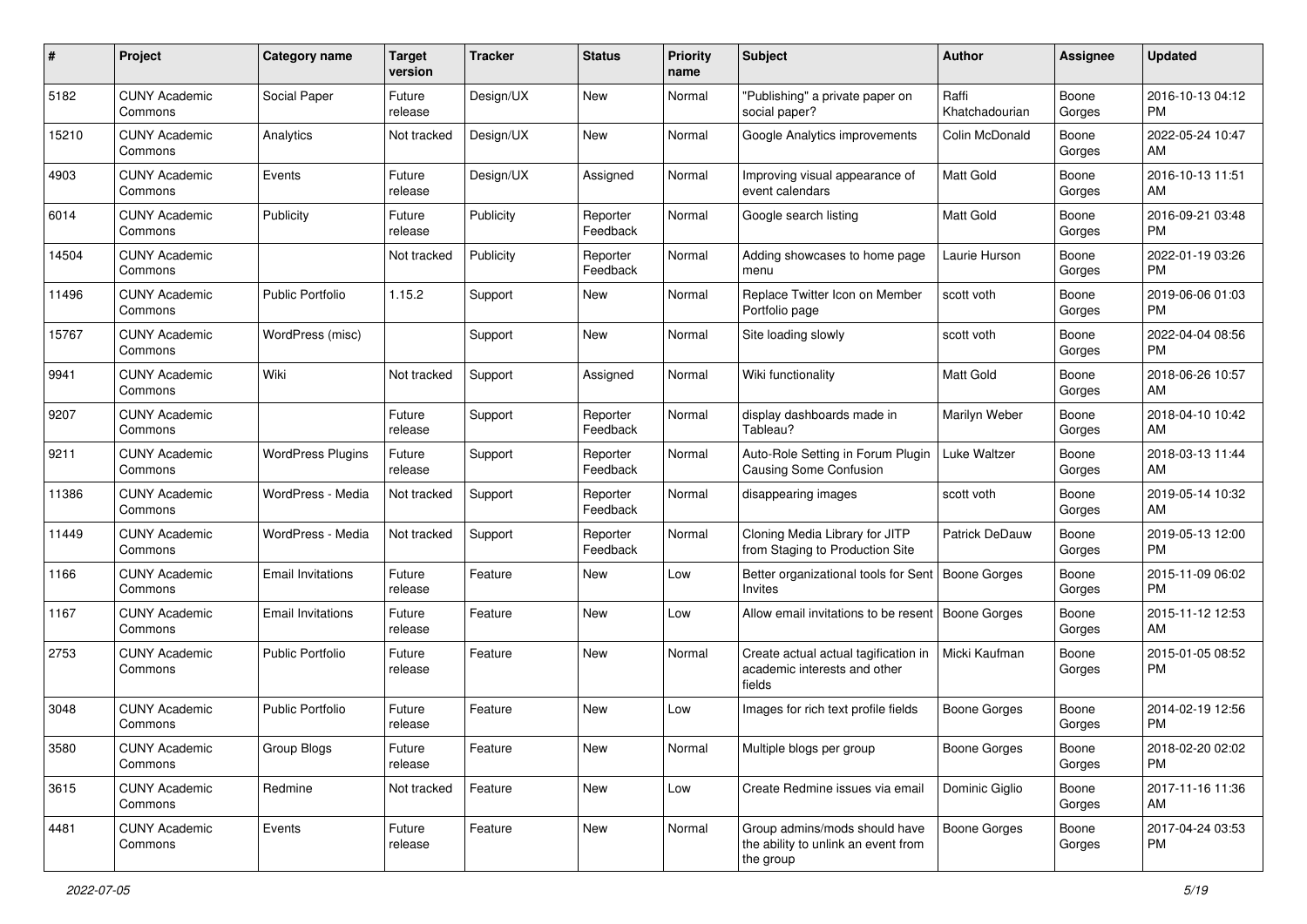| #     | Project                         | <b>Category name</b>       | <b>Target</b><br>version | <b>Tracker</b> | <b>Status</b> | <b>Priority</b><br>name | <b>Subject</b>                                                                             | Author              | Assignee        | <b>Updated</b>                |
|-------|---------------------------------|----------------------------|--------------------------|----------------|---------------|-------------------------|--------------------------------------------------------------------------------------------|---------------------|-----------------|-------------------------------|
| 5052  | <b>CUNY Academic</b><br>Commons | Social Paper               | Future<br>release        | Feature        | <b>New</b>    | Low                     | Sentence by sentence or line by<br>line comments (SP suggestion #3)                        | Marilyn Weber       | Boone<br>Gorges | 2016-02-11 10:24<br>PM        |
| 6389  | <b>CUNY Academic</b><br>Commons | <b>BuddyPress Docs</b>     | Future<br>release        | Feature        | New           | Low                     | Make Discussion Area Visible<br>When Editing a Doc                                         | Luke Waltzer        | Boone<br>Gorges | 2016-10-21 04:16<br><b>PM</b> |
| 8835  | <b>CUNY Academic</b><br>Commons | <b>Blogs (BuddyPress)</b>  | Future<br>release        | Feature        | New           | Normal                  | Extend cuny.is shortlinks to sites                                                         | Luke Waltzer        | Boone<br>Gorges | 2022-04-26 11:59<br>AM        |
| 10226 | <b>CUNY Academic</b><br>Commons | Courses                    | Future<br>release        | Feature        | New           | Normal                  | Add "My Courses" to drop down<br>list                                                      | scott voth          | Boone<br>Gorges | 2021-11-19 12:42<br><b>PM</b> |
| 11531 | <b>CUNY Academic</b><br>Commons | Events                     | Future<br>release        | Feature        | New           | Normal                  | Main Events calendar should<br>include non-public events that<br>user has access to        | scott voth          | Boone<br>Gorges | 2019-06-11 10:00<br>AM        |
| 12042 | <b>CUNY Academic</b><br>Commons | <b>Email Notifications</b> | Future<br>release        | Feature        | New           | Normal                  | Improved error logging for BPGES<br>send queue                                             | Boone Gorges        | Boone<br>Gorges | 2021-11-19 12:25<br><b>PM</b> |
| 12091 | <b>CUNY Academic</b><br>Commons | <b>Group Files</b>         | Future<br>release        | Feature        | New           | Normal                  | Improved pre-upload file validation<br>for bp-group-documents                              | <b>Boone Gorges</b> | Boone<br>Gorges | 2019-11-14 01:21<br><b>PM</b> |
| 12911 | <b>CUNY Academic</b><br>Commons |                            | Not tracked              | Feature        | New           | Normal                  | Block access to xmlrpc.php based<br>on User-Agent                                          | <b>Boone Gorges</b> | Boone<br>Gorges | 2020-06-09 05:12<br><b>PM</b> |
| 13370 | <b>CUNY Academic</b><br>Commons | Group Library              | Future<br>release        | Feature        | <b>New</b>    | Normal                  | Library bulk deletion and folder<br>editing                                                | Colin McDonald      | Boone<br>Gorges | 2020-10-13 10:41<br>AM        |
| 13466 | <b>CUNY Academic</b><br>Commons | Cavalcade                  | Future<br>release        | Feature        | New           | Normal                  | Automated cleanup for duplicate<br>Cavalcade tasks                                         | <b>Boone Gorges</b> | Boone<br>Gorges | 2020-10-13 05:24<br><b>PM</b> |
| 13835 | <b>CUNY Academic</b><br>Commons | WordPress (misc)           | Future<br>release        | Feature        | <b>New</b>    | Normal                  | Allow OneSearch widget to have<br>'CUNY' as campus                                         | Boone Gorges        | Boone<br>Gorges | 2021-11-19 12:39<br><b>PM</b> |
| 14184 | <b>CUNY Academic</b><br>Commons | <b>Public Portfolio</b>    | Future<br>release        | Feature        | <b>New</b>    | Normal                  | Centralized mechanism for storing<br>Campus affiliations                                   | <b>Boone Gorges</b> | Boone<br>Gorges | 2022-01-04 11:35<br>AM        |
| 14309 | <b>CUNY Academic</b><br>Commons | Group Library              | Future<br>release        | Feature        | New           | Normal                  | Better handling of<br>bp_group_document file download<br>attempts when file is not present | Boone Gorges        | Boone<br>Gorges | 2021-11-19 12:28<br><b>PM</b> |
| 15883 | <b>CUNY Academic</b><br>Commons |                            | 2.1.0                    | Feature        | <b>New</b>    | Normal                  | Release BPGES update                                                                       | Boone Gorges        | Boone<br>Gorges | 2022-05-26 10:39<br>AM        |
| 58    | <b>CUNY Academic</b><br>Commons | BuddyPress (misc)          | Future<br>release        | Feature        | Assigned      | Low                     | Make member search sortable by<br>last name                                                | Roberta Brody       | Boone<br>Gorges | 2010-08-26 02:38<br><b>PM</b> |
| 287   | <b>CUNY Academic</b><br>Commons | WordPress (misc)           | Future<br>release        | Feature        | Assigned      | Normal                  | Create troubleshooting tool for<br>account sign-up                                         | <b>Matt Gold</b>    | Boone<br>Gorges | 2015-11-09 06:17<br>PM        |
| 377   | <b>CUNY Academic</b><br>Commons | BuddyPress (misc)          | Future<br>release        | Feature        | Assigned      | Normal                  | Like buttons                                                                               | Matt Gold           | Boone<br>Gorges | 2010-11-16 05:13<br><b>PM</b> |
| 435   | <b>CUNY Academic</b><br>Commons | BuddyPress (misc)          | Future<br>release        | Feature        | Assigned      | Normal                  | Include Avatar Images in Forum<br><b>Post Notification Emails</b>                          | Matt Gold           | Boone<br>Gorges | 2010-12-08 12:40<br><b>PM</b> |
| 500   | <b>CUNY Academic</b><br>Commons | BuddyPress (misc)          | Future<br>release        | Feature        | Assigned      | Normal                  | Export Group Data                                                                          | Matt Gold           | Boone<br>Gorges | 2010-12-19 12:09<br><b>PM</b> |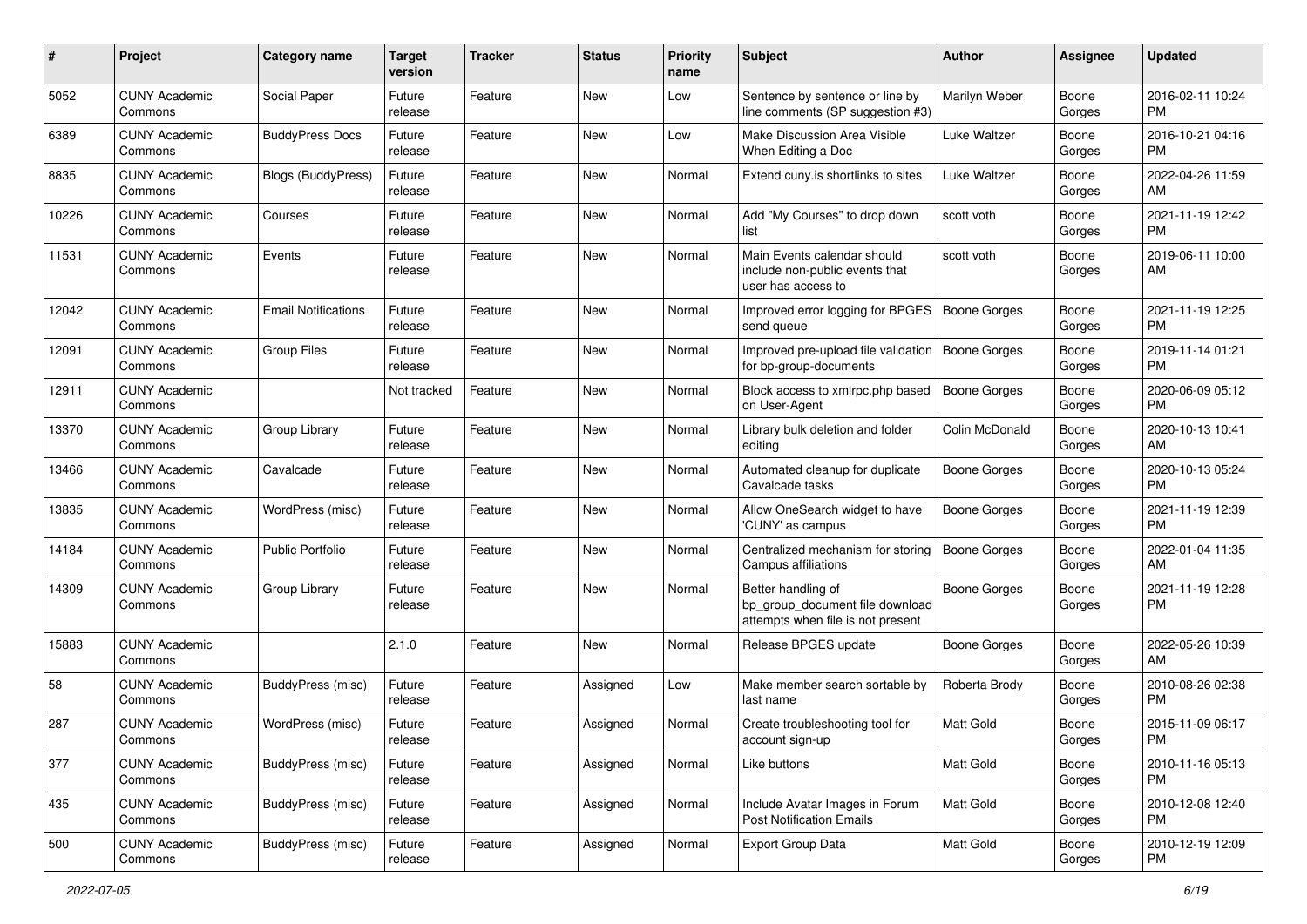| #    | <b>Project</b>                  | Category name            | Target<br>version | <b>Tracker</b> | <b>Status</b> | <b>Priority</b><br>name | <b>Subject</b>                                                       | <b>Author</b>       | Assignee        | <b>Updated</b>                |
|------|---------------------------------|--------------------------|-------------------|----------------|---------------|-------------------------|----------------------------------------------------------------------|---------------------|-----------------|-------------------------------|
| 519  | <b>CUNY Academic</b><br>Commons | <b>BuddyPress Docs</b>   | Future<br>release | Feature        | Assigned      | Low                     | TOC for individual docs - for new<br>BP "wiki-like" plugin           | scott voth          | Boone<br>Gorges | 2015-11-09 05:54<br><b>PM</b> |
| 554  | <b>CUNY Academic</b><br>Commons | BuddyPress (misc)        | Future<br>release | Feature        | Assigned      | Normal                  | Add Trackback notifications to<br>site-wide activity feed            | <b>Matt Gold</b>    | Boone<br>Gorges | 2015-11-09 06:19<br>PM.       |
| 585  | <b>CUNY Academic</b><br>Commons | Group Forums             | Future<br>release | Feature        | Assigned      | Normal                  | Merge Forum Topics                                                   | Sarah Morgano       | Boone<br>Gorges | 2011-07-06 04:11<br><b>PM</b> |
| 599  | <b>CUNY Academic</b><br>Commons | BuddyPress (misc)        | Future<br>release | Feature        | Assigned      | Normal                  | Consider adding rating plugins for<br><b>BuddyPress/BBPress</b>      | <b>Matt Gold</b>    | Boone<br>Gorges | 2011-08-22 06:50<br><b>PM</b> |
| 618  | <b>CUNY Academic</b><br>Commons | <b>BuddyPress Docs</b>   | Future<br>release | Feature        | Assigned      | Normal                  | BuddyPress Docs: export formats                                      | <b>Boone Gorges</b> | Boone<br>Gorges | 2015-11-09 05:38<br><b>PM</b> |
| 635  | <b>CUNY Academic</b><br>Commons | BuddyPress (misc)        | Future<br>release | Feature        | Assigned      | Normal                  | Big Blue Button -<br>Videoconferencing in Groups and<br><b>Blogs</b> | Matt Gold           | Boone<br>Gorges | 2011-03-14 03:24<br><b>PM</b> |
| 658  | <b>CUNY Academic</b><br>Commons | <b>WordPress Plugins</b> | Future<br>release | Feature        | Assigned      | Normal                  | Rebulid Sitewide Tag Suggestion                                      | <b>Matt Gold</b>    | Boone<br>Gorges | 2015-01-05 08:47<br><b>PM</b> |
| 1165 | <b>CUNY Academic</b><br>Commons | <b>Email Invitations</b> | Future<br>release | Feature        | Assigned      | Low                     | Allow saved lists of invitees under<br>Send Invites                  | Boone Gorges        | Boone<br>Gorges | 2015-11-09 06:03<br><b>PM</b> |
| 1417 | <b>CUNY Academic</b><br>Commons | <b>BuddyPress Docs</b>   | Future<br>release | Feature        | Assigned      | Low                     | Bulk actions for BuddyPress Docs                                     | <b>Boone Gorges</b> | Boone<br>Gorges | 2016-10-17 10:41<br>PM.       |
| 1422 | <b>CUNY Academic</b><br>Commons | <b>BuddyPress Docs</b>   | Future<br>release | Feature        | Assigned      | Normal                  | Make "created Doc" activity icons<br>non-mini                        | <b>Boone Gorges</b> | Boone<br>Gorges | 2015-11-09 05:48<br><b>PM</b> |
| 1460 | <b>CUNY Academic</b><br>Commons | Analytics                | Future<br>release | Feature        | Assigned      | Normal                  | Update System Report                                                 | <b>Brian Foote</b>  | Boone<br>Gorges | 2015-11-09 06:13<br><b>PM</b> |
| 1508 | <b>CUNY Academic</b><br>Commons | WordPress (misc)         | Future<br>release | Feature        | Assigned      | Normal                  | Share login cookies across<br>mapped domains                         | Boone Gorges        | Boone<br>Gorges | 2012-07-02 12:12<br><b>PM</b> |
| 1562 | <b>CUNY Academic</b><br>Commons | <b>WordPress Plugins</b> | Future<br>release | Feature        | Assigned      | Low                     | Play with NYT Collaborative<br>Authoring Tool                        | <b>Matt Gold</b>    | Boone<br>Gorges | 2015-01-05 08:47<br><b>PM</b> |
| 1744 | <b>CUNY Academic</b><br>Commons | <b>BuddyPress Docs</b>   | Future<br>release | Feature        | Assigned      | Normal                  | Spreadsheet-style Docs                                               | Boone Gorges        | Boone<br>Gorges | 2015-11-09 06:13<br><b>PM</b> |
| 1888 | <b>CUNY Academic</b><br>Commons | Home Page                | Future<br>release | Feature        | Assigned      | Normal                  | Refactor BP MPO Activity Filter to<br>support proper pagination      | Sarah Morgano       | Boone<br>Gorges | 2014-05-01 07:11<br><b>PM</b> |
| 2013 | <b>CUNY Academic</b><br>Commons | Public Portfolio         | Future<br>release | Feature        | Assigned      | Low                     | Have Profile Privacy Options show<br>up only for filled-in fields    | <b>Matt Gold</b>    | Boone<br>Gorges | 2015-11-09 06:09<br><b>PM</b> |
| 2223 | <b>CUNY Academic</b><br>Commons | <b>WordPress Plugins</b> | Future<br>release | Feature        | Assigned      | Low                     | Add Participad to the CUNY<br><b>Academic Commons</b>                | <b>Matt Gold</b>    | Boone<br>Gorges | 2014-09-17 10:03<br><b>PM</b> |
| 2325 | <b>CUNY Academic</b><br>Commons | BuddyPress (misc)        | Future<br>release | Feature        | Assigned      | Low                     | Profile should have separate fields<br>for first/last names          | local admin         | Boone<br>Gorges | 2015-11-09 06:09<br><b>PM</b> |
| 2523 | <b>CUNY Academic</b><br>Commons | <b>BuddyPress Docs</b>   | Future<br>release | Feature        | Assigned      | Normal                  | Allow Users to Upload Images to<br><b>BP</b> Docs                    | <b>Matt Gold</b>    | Boone<br>Gorges | 2015-11-09 06:14<br><b>PM</b> |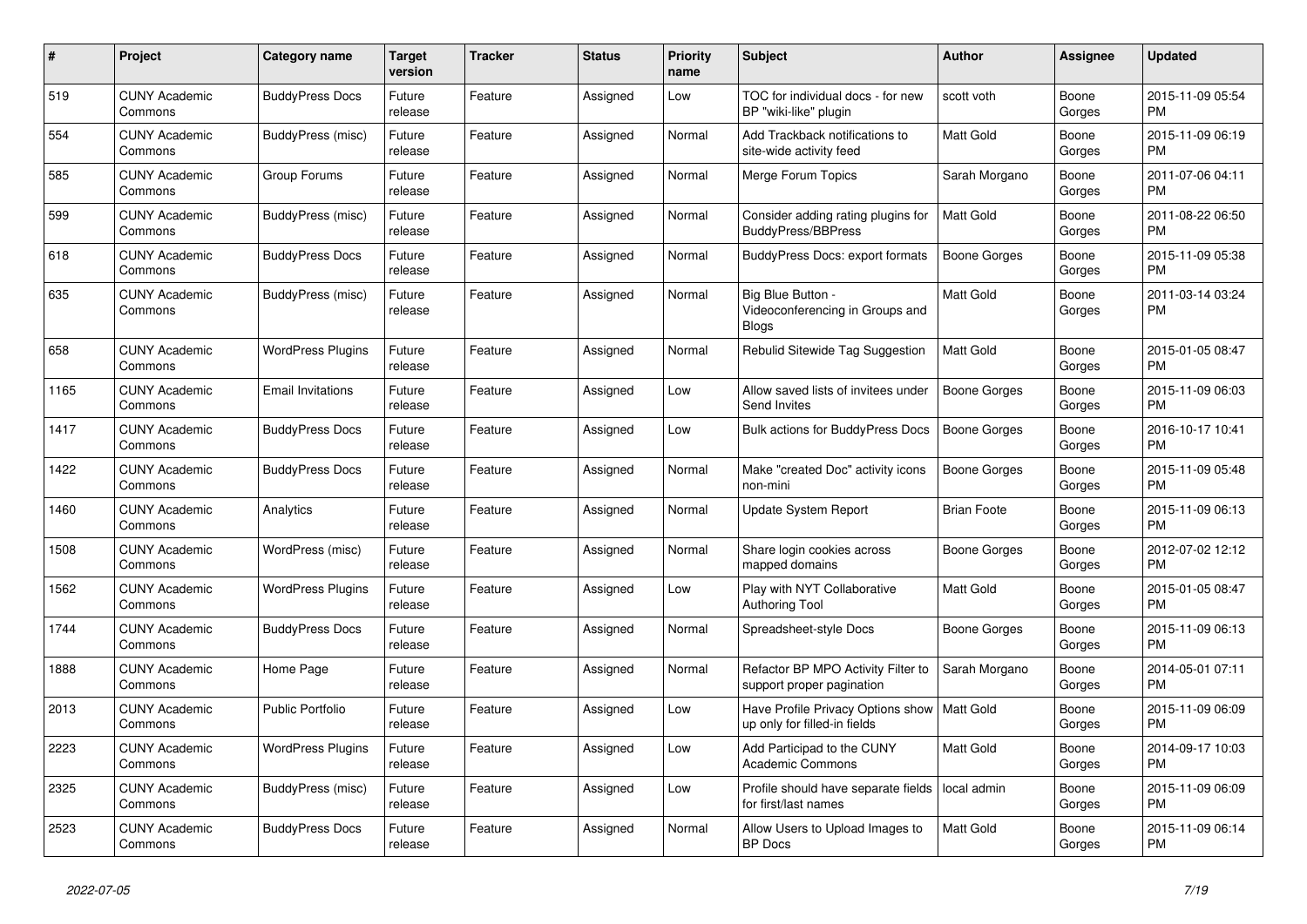| #    | <b>Project</b>                  | Category name                  | <b>Target</b><br>version | <b>Tracker</b> | <b>Status</b> | <b>Priority</b><br>name | <b>Subject</b>                                                              | <b>Author</b>       | Assignee        | <b>Updated</b>                |
|------|---------------------------------|--------------------------------|--------------------------|----------------|---------------|-------------------------|-----------------------------------------------------------------------------|---------------------|-----------------|-------------------------------|
| 2610 | <b>CUNY Academic</b><br>Commons | Group Invitations              | Future<br>release        | Feature        | Assigned      | Low                     | Request: Custom invitation<br>message to group invites                      | local admin         | Boone<br>Gorges | 2015-11-09 06:13<br><b>PM</b> |
| 3002 | <b>CUNY Academic</b><br>Commons | Search                         | Future<br>release        | Feature        | Assigned      | Normal                  | Overhaul CAC search by using<br>external search appliance                   | Boone Gorges        | Boone<br>Gorges | 2020-07-15 03:05<br><b>PM</b> |
| 3042 | <b>CUNY Academic</b><br>Commons | <b>Public Portfolio</b>        | Future<br>release        | Feature        | Assigned      | Normal                  | Browsing member interests                                                   | <b>Matt Gold</b>    | Boone<br>Gorges | 2015-03-21 09:04<br><b>PM</b> |
| 3080 | <b>CUNY Academic</b><br>Commons | <b>Group Files</b>             | Future<br>release        | Feature        | Assigned      | Low                     | Create a system to keep track of<br>file changes                            | <b>Matt Gold</b>    | Boone<br>Gorges | 2014-02-26 10:04<br><b>PM</b> |
| 3193 | <b>CUNY Academic</b><br>Commons | Group Forums                   | Future<br>release        | Feature        | Assigned      | Normal                  | bbPress 2.x dynamic roles and<br><b>RBE</b>                                 | <b>Boone Gorges</b> | Boone<br>Gorges | 2014-09-30 01:30<br><b>PM</b> |
| 3220 | <b>CUNY Academic</b><br>Commons | Public Portfolio               | Future<br>release        | Feature        | Assigned      | Normal                  | Add indent/outdent option to<br>Formatting Buttons on Profile<br>Page       | <b>Matt Gold</b>    | Boone<br>Gorges | 2014-05-21 10:39<br><b>PM</b> |
| 3230 | <b>CUNY Academic</b><br>Commons | Internal Tools and<br>Workflow | Not tracked              | Feature        | Assigned      | High                    | Scripts for quicker<br>provisioning/updating of<br>development environments | Boone Gorges        | Boone<br>Gorges | 2016-01-26 04:54<br><b>PM</b> |
| 3308 | <b>CUNY Academic</b><br>Commons | Group Invitations              | Future<br>release        | Feature        | Assigned      | Normal                  | Allow members to rescind group<br>invitations                               | <b>Matt Gold</b>    | Boone<br>Gorges | 2015-04-01 08:53<br><b>PM</b> |
| 3475 | <b>CUNY Academic</b><br>Commons | Events                         | Future<br>release        | Feature        | Assigned      | Normal                  | Request to add plugin to<br>streamline room<br>booking/appointment booking  | Naomi Barrettara    | Boone<br>Gorges | 2014-12-01 05:14<br><b>PM</b> |
| 3759 | <b>CUNY Academic</b><br>Commons | WordPress (misc)               | Future<br>release        | Feature        | Assigned      | Normal                  | Review Interface for Adding Users<br>to Blogs                               | <b>Matt Gold</b>    | Boone<br>Gorges | 2015-03-24 05:52<br><b>PM</b> |
| 3768 | <b>CUNY Academic</b><br>Commons | <b>Public Portfolio</b>        | Future<br>release        | Feature        | Assigned      | Normal                  | Institutions/Past positions on<br>public portfolios                         | <b>Matt Gold</b>    | Boone<br>Gorges | 2018-04-23 10:44<br>AM        |
| 4053 | <b>CUNY Academic</b><br>Commons | Events                         | Future<br>release        | Feature        | Assigned      | Normal                  | Create new tab for past events                                              | <b>Matt Gold</b>    | Boone<br>Gorges | 2015-05-12 02:10<br><b>PM</b> |
| 4238 | <b>CUNY Academic</b><br>Commons | Events                         | Future<br>release        | Feature        | Assigned      | Normal                  | Copy Events to Other Groups?                                                | <b>Matt Gold</b>    | Boone<br>Gorges | 2015-07-02 10:08<br>AM        |
| 4980 | <b>CUNY Academic</b><br>Commons | Home Page                      | Future<br>release        | Feature        | Assigned      | Normal                  | CAC Featured Content -- Adding<br>Randomization                             | <b>Matt Gold</b>    | Boone<br>Gorges | 2016-12-12 03:01<br><b>PM</b> |
| 5234 | <b>CUNY Academic</b><br>Commons | Membership                     | Future<br>release        | Feature        | Assigned      | Normal                  | Write Unconfirmed patch for WP                                              | Boone Gorges        | Boone<br>Gorges | 2016-10-24 11:18<br>AM        |
| 5696 | <b>CUNY Academic</b><br>Commons | Events                         | Future<br>release        | Feature        | Assigned      | Normal                  | Events Calendar - display options<br>/ calendar aggregation                 | <b>Matt Gold</b>    | Boone<br>Gorges | 2016-10-13 11:44<br>AM        |
| 8836 | <b>CUNY Academic</b><br>Commons | Blogs (BuddyPress)             | Future<br>release        | Feature        | Assigned      | Normal                  | Redesign site launch process                                                | <b>Matt Gold</b>    | Boone<br>Gorges | 2019-10-03 02:49<br><b>PM</b> |
| 8900 | <b>CUNY Academic</b><br>Commons | Accessibility                  | Future<br>release        | Feature        | Assigned      | Normal                  | Look into tools to enforce<br>accessibility in WP environment               | <b>Matt Gold</b>    | Boone<br>Gorges | 2022-04-26 11:59<br>AM        |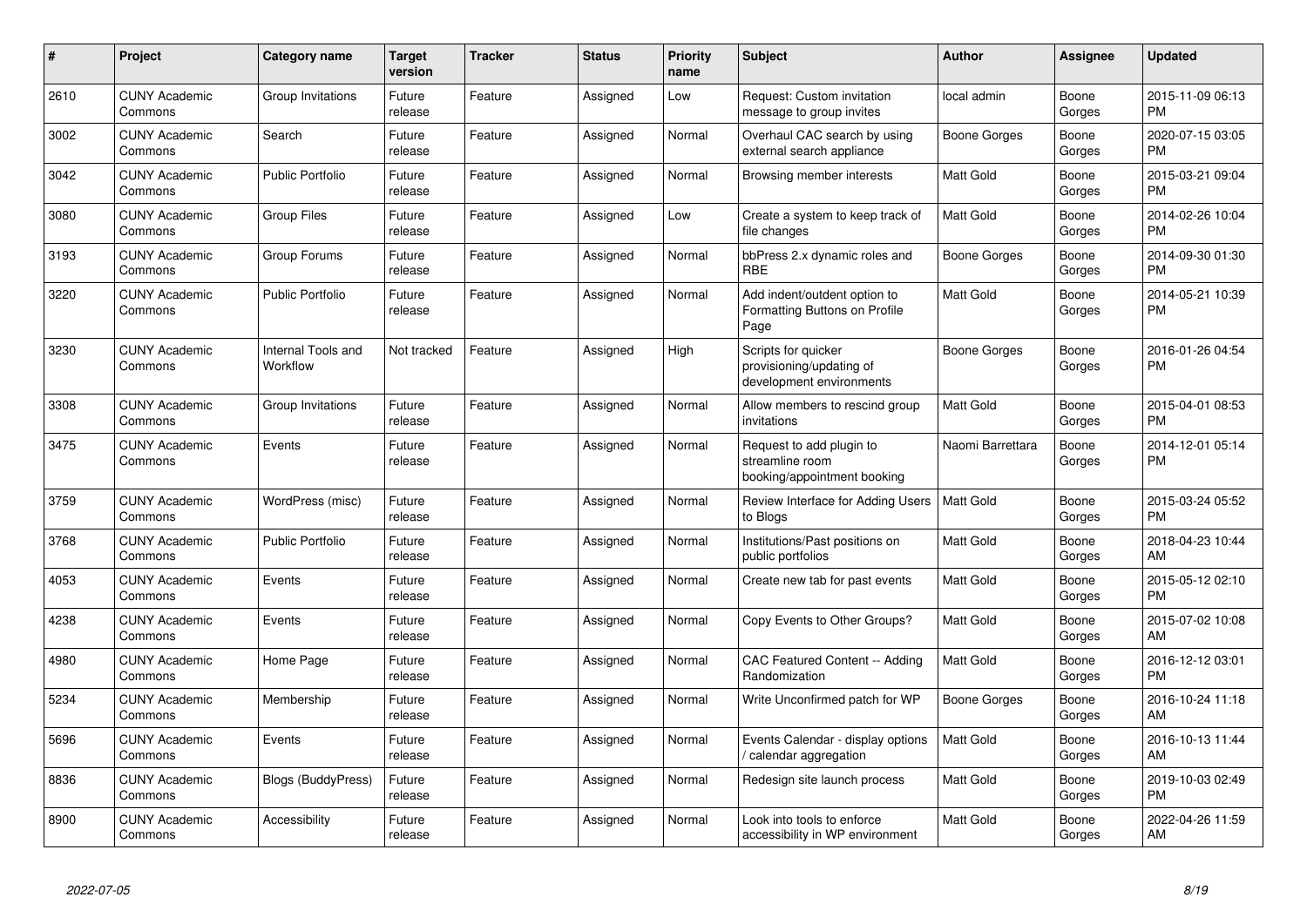| #     | Project                         | Category name              | <b>Target</b><br>version | <b>Tracker</b> | <b>Status</b>        | <b>Priority</b><br>name | <b>Subject</b>                                                                             | <b>Author</b>       | <b>Assignee</b> | <b>Updated</b>                |
|-------|---------------------------------|----------------------------|--------------------------|----------------|----------------------|-------------------------|--------------------------------------------------------------------------------------------|---------------------|-----------------|-------------------------------|
| 8901  | <b>CUNY Academic</b><br>Commons | Accessibility              | Future<br>release        | Feature        | Assigned             | Normal                  | Theme analysis for accessibility                                                           | Matt Gold           | Boone<br>Gorges | 2022-04-26 11:59<br>AM        |
| 9895  | <b>CUNY Academic</b><br>Commons | Onboarding                 | Future<br>release        | Feature        | Assigned             | Normal                  | Add "Accept Invitation"<br>link/button/function to Group<br>and/or Site invitation emails? | Luke Waltzer        | Boone<br>Gorges | 2018-06-07 12:42<br><b>PM</b> |
| 10368 | <b>CUNY Academic</b><br>Commons |                            | Future<br>release        | Feature        | Assigned             | Normal                  | Use ORCID data to populate<br>academic profile page                                        | Stephen Francoeur   | Boone<br>Gorges | 2018-09-25 01:53<br><b>PM</b> |
| 15604 | <b>CUNY Academic</b><br>Commons | <b>Email Notifications</b> | Future<br>release        | Feature        | Assigned             | Normal                  | Restructure Commons Group<br>Digest Email Messages                                         | <b>Matt Gold</b>    | Boone<br>Gorges | 2022-05-26 10:45<br>AM        |
| 8756  | <b>CUNY Academic</b><br>Commons | Group Blogs                | Future<br>release        | Feature        | Hold                 | Normal                  | Connect multiple blogs to one<br>group?                                                    | <b>Matt Gold</b>    | Boone<br>Gorges | 2017-09-30 10:42<br>AM        |
| 16092 | <b>CUNY Academic</b><br>Commons |                            | Future<br>release        | Feature        | Hold                 | Normal                  | Don't show main site in Site<br>search results                                             | Boone Gorges        | Boone<br>Gorges | 2022-05-17 03:12<br><b>PM</b> |
| 9947  | <b>CUNY Academic</b><br>Commons | <b>WordPress Plugins</b>   | Future<br>release        | Feature        | Reporter<br>Feedback | Normal                  | Install H5P quiz plugin                                                                    | <b>Matt Gold</b>    | Boone<br>Gorges | 2018-09-11 11:01<br>AM        |
| 11945 | <b>CUNY Academic</b><br>Commons | Reckoning                  | Future<br>release        | Feature        | Reporter<br>Feedback | Normal                  | Add Comments bubble to<br>Reckoning views                                                  | Boone Gorges        | Boone<br>Gorges | 2019-11-12 05:14<br><b>PM</b> |
| 12121 | <b>CUNY Academic</b><br>Commons | <b>WordPress Plugins</b>   | 2.0.3                    | Feature        | Reporter<br>Feedback | Normal                  | Embedding H5P Iframes on<br><b>Commons Site</b>                                            | Laurie Hurson       | Boone<br>Gorges | 2022-06-29 11:32<br>AM        |
| 7022  | <b>CUNY Academic</b><br>Commons | Announcements              | Future<br>release        | Bug            | New                  | Normal                  | Sitewide announcements should<br>be displayed on, and dismissable<br>from, mapped domains  | Boone Gorges        | Boone<br>Gorges | 2018-03-22 10:18<br>AM        |
| 7663  | <b>CUNY Academic</b><br>Commons | Social Paper               | Future<br>release        | <b>Bug</b>     | New                  | Normal                  | Social Paper notifications not<br>formatted correctly on secondary<br>sites                | Boone Gorges        | Boone<br>Gorges | 2018-04-16 03:52<br><b>PM</b> |
| 7981  | <b>CUNY Academic</b><br>Commons | Social Paper               | Future<br>release        | Bug            | <b>New</b>           | Normal                  | Social Paper comments should<br>not go to spam                                             | Luke Waltzer        | Boone<br>Gorges | 2018-04-16 03:52<br><b>PM</b> |
| 9926  | <b>CUNY Academic</b><br>Commons | <b>WordPress Plugins</b>   | Future<br>release        | Bug            | <b>New</b>           | Normal                  | twitter-mentions-as-comments<br>cron jobs can run long                                     | Boone Gorges        | Boone<br>Gorges | 2018-10-24 12:34<br><b>PM</b> |
| 10794 | <b>CUNY Academic</b><br>Commons | Performance                | Not tracked              | Bug            | <b>New</b>           | Normal                  | Memcached connection<br>occasionally breaks                                                | <b>Boone Gorges</b> | Boone<br>Gorges | 2018-12-06 03:30<br><b>PM</b> |
| 12438 | <b>CUNY Academic</b><br>Commons | Courses                    | Not tracked              | Bug            | <b>New</b>           | Normal                  | Site appearing twice                                                                       | Laurie Hurson       | Boone<br>Gorges | 2020-02-18 01:34<br><b>PM</b> |
| 13949 | <b>CUNY Academic</b><br>Commons |                            | Not tracked              | Bug            | <b>New</b>           | Normal                  | Continued debugging of runaway<br>MySQL connections                                        | <b>Matt Gold</b>    | Boone<br>Gorges | 2021-09-14 10:42<br>AM        |
| 14908 | <b>CUNY Academic</b><br>Commons | Performance                |                          | Bug            | <b>New</b>           | Normal                  | Stale object cache on cdev                                                                 | Raymond Hoh         | Boone<br>Gorges | 2021-12-07 09:45<br>AM        |
| 14987 | <b>CUNY Academic</b><br>Commons | <b>WordPress Plugins</b>   | Future<br>release        | Bug            | <b>New</b>           | Normal                  | Elementor update causes<br>database freeze-up                                              | Boone Gorges        | Boone<br>Gorges | 2021-11-29 12:02<br><b>PM</b> |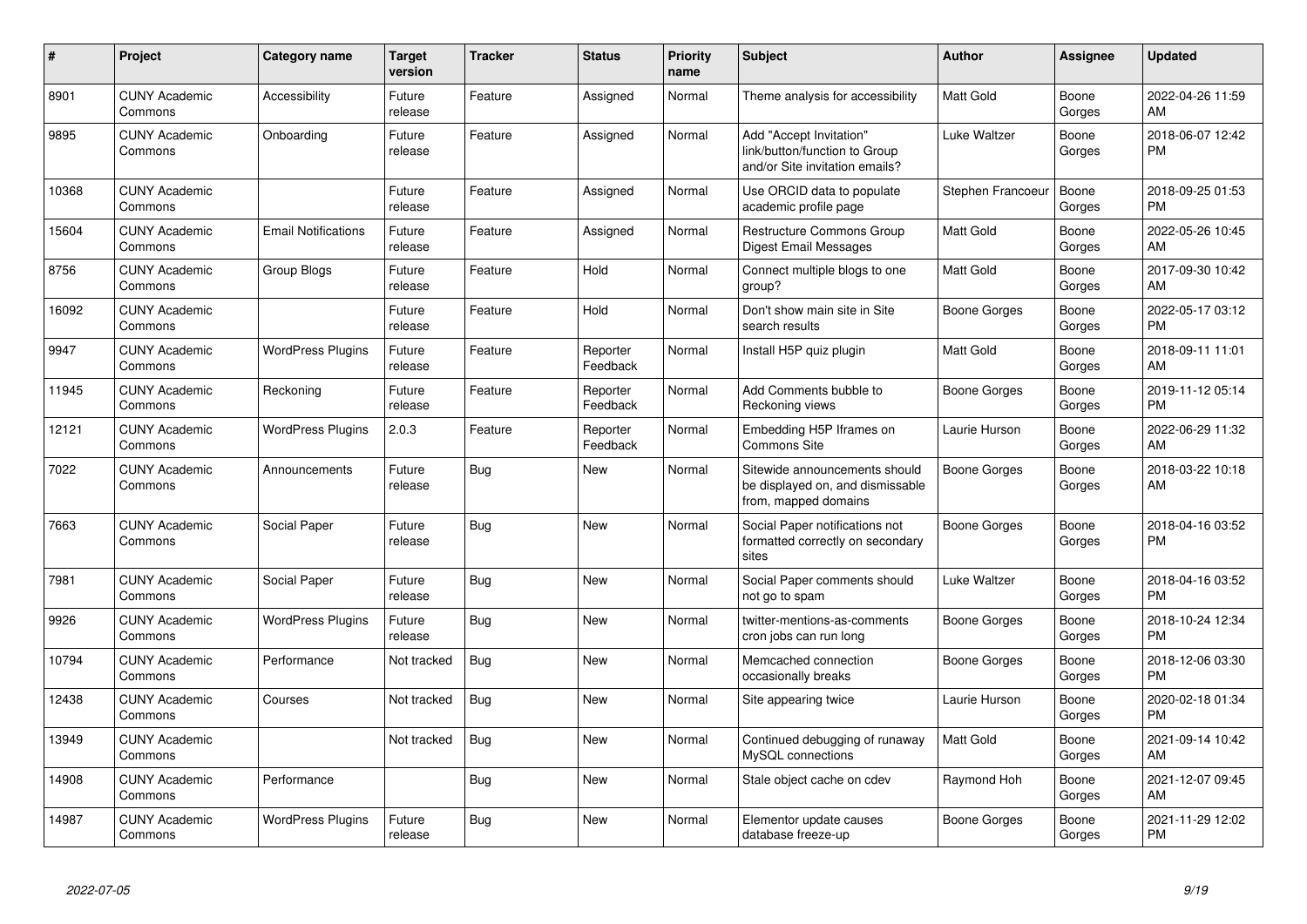| #     | Project                         | <b>Category name</b>       | <b>Target</b><br>version | <b>Tracker</b> | <b>Status</b>        | <b>Priority</b><br>name | Subject                                                                                         | Author                  | <b>Assignee</b> | <b>Updated</b>                |
|-------|---------------------------------|----------------------------|--------------------------|----------------|----------------------|-------------------------|-------------------------------------------------------------------------------------------------|-------------------------|-----------------|-------------------------------|
| 16199 | <b>CUNY Academic</b><br>Commons | Directories                | 2.0.3                    | Bug            | <b>New</b>           | Normal                  | Removed "Semester" Filter from<br><b>Courses Directory</b>                                      | Laurie Hurson           | Boone<br>Gorges | 2022-06-29 11:32<br>AM        |
| 16307 | <b>CUNY Academic</b><br>Commons |                            |                          | <b>Bug</b>     | New                  | Normal                  | Add brief messaging to<br>accept/decline group membership<br>requests                           | <b>Matt Gold</b>        | Boone<br>Gorges | 2022-06-27 06:13<br><b>PM</b> |
| 2618  | <b>NYCDH Community</b><br>Site  |                            |                          | <b>Bug</b>     | Assigned             | Low                     | Mark blogs as spam when created<br>by users marked as spam                                      | Matt Gold               | Boone<br>Gorges | 2013-06-09 11:38<br><b>PM</b> |
| 14113 | <b>CUNY Academic</b><br>Commons | WordPress (misc)           | Future<br>release        | Bug            | Hold                 | Normal                  | Block Editor Not Working on this<br>page - Json error                                           | scott voth              | Boone<br>Gorges | 2021-03-05 11:01<br>AM        |
| 8675  | <b>CUNY Academic</b><br>Commons | <b>User Onboarding</b>     | Future<br>release        | Bug            | Reporter<br>Feedback | Low                     | Add new User search screen calls<br>for the input of email address but<br>doesn't work with one | Paul Hebert             | Boone<br>Gorges | 2017-10-11 11:17<br>AM        |
| 9289  | <b>CUNY Academic</b><br>Commons | <b>WordPress Plugins</b>   | Future<br>release        | Bug            | Reporter<br>Feedback | Normal                  | Email Users Plugin                                                                              | Laurie Hurson           | Boone<br>Gorges | 2018-10-24 12:34<br><b>PM</b> |
| 9515  | <b>CUNY Academic</b><br>Commons | <b>WordPress Plugins</b>   | Not tracked              | <b>Bug</b>     | Reporter<br>Feedback | Normal                  | Text to Speech plugin - "More<br>Slowly" checkbox not working                                   | scott voth              | Boone<br>Gorges | 2018-06-13 02:26<br><b>PM</b> |
| 9979  | <b>CUNY Academic</b><br>Commons | <b>Email Notifications</b> | Not tracked              | Bug            | Reporter<br>Feedback | Normal                  | Reports of slow email activation<br>emails                                                      | Matt Gold               | Boone<br>Gorges | 2018-08-29 09:40<br><b>PM</b> |
| 10040 | <b>CUNY Academic</b><br>Commons | WordPress (misc)           | Not tracked              | Bug            | Reporter<br>Feedback | Normal                  | User doesn't see full list of themes                                                            | <b>Matt Gold</b>        | Boone<br>Gorges | 2018-07-25 10:12<br>AM        |
| 10678 | <b>CUNY Academic</b><br>Commons |                            | Not tracked              | <b>Bug</b>     | Reporter<br>Feedback | High                    | Newsletter Plugin Not Sending<br>Out Newsletters                                                | Mark Webb               | Boone<br>Gorges | 2019-09-16 09:38<br><b>PM</b> |
| 14483 | <b>CUNY Academic</b><br>Commons | WordPress - Media          | Not tracked              | Bug            | Reporter<br>Feedback | Normal                  | Wordpress PDF Embed Stopped<br>Working after JITP Media Clone                                   | Patrick DeDauw          | Boone<br>Gorges | 2021-05-20 01:51<br><b>PM</b> |
| 15242 | <b>CUNY Academic</b><br>Commons | Performance                | Not tracked              | Bug            | Reporter<br>Feedback | Normal                  | Slugist site                                                                                    | Raffi<br>Khatchadourian | Boone<br>Gorges | 2022-02-07 11:14<br>AM        |
| 3419  | <b>CUNY Academic</b><br>Commons | Group Invitations          | 1.6.14                   | Bug            | Testing<br>Required  | Normal                  | Neatening the display of<br>messages on group requests                                          | <b>Matt Gold</b>        | Boone<br>Gorges | 2014-09-01 09:29<br><b>PM</b> |
| 3059  | <b>CUNY Academic</b><br>Commons | Group Forums               | Future<br>release        | Design/UX      | <b>New</b>           | Normal                  | Forum Post Permissable Content<br><b>Explanatory Text</b>                                       | Chris Stein             | Chris Stein     | 2015-04-02 11:27<br>AM        |
| 860   | <b>CUNY Academic</b><br>Commons | Design                     | Future<br>release        | Design/UX      | Assigned             | Normal                  | <b>Standardize Button Treatment</b><br>Across the Commons                                       | Chris Stein             | Chris Stein     | 2014-05-01 09:45<br>AM        |
| 10354 | <b>CUNY Academic</b><br>Commons | <b>Public Portfolio</b>    | Future<br>release        | Feature        | New                  | Normal                  | Opt out of Having a Profile Page                                                                | scott voth              | Chris Stein     | 2020-05-12 10:43<br>AM        |
| 365   | <b>CUNY Academic</b><br>Commons | WordPress (misc)           | Future<br>release        | Feature        | Assigned             | Normal                  | <b>Create Mouseover Tooltips</b><br>throughout Site                                             | Matt Gold               | Chris Stein     | 2015-11-09 06:18<br><b>PM</b> |
| 2754  | <b>CUNY Academic</b><br>Commons | Design                     | Future<br>release        | Feature        | Assigned             | Normal                  | Determine strategy for CAC logo<br>handling in top header                                       | Micki Kaufman           | Chris Stein     | 2015-01-05 08:53<br><b>PM</b> |
| 2832  | <b>CUNY Academic</b><br>Commons | Public Portfolio           | Future<br>release        | Feature        | Assigned             | Normal                  | Improve interface for (not)<br>auto-linking profile fields                                      | Boone Gorges            | Chris Stein     | 2015-01-05 08:52<br><b>PM</b> |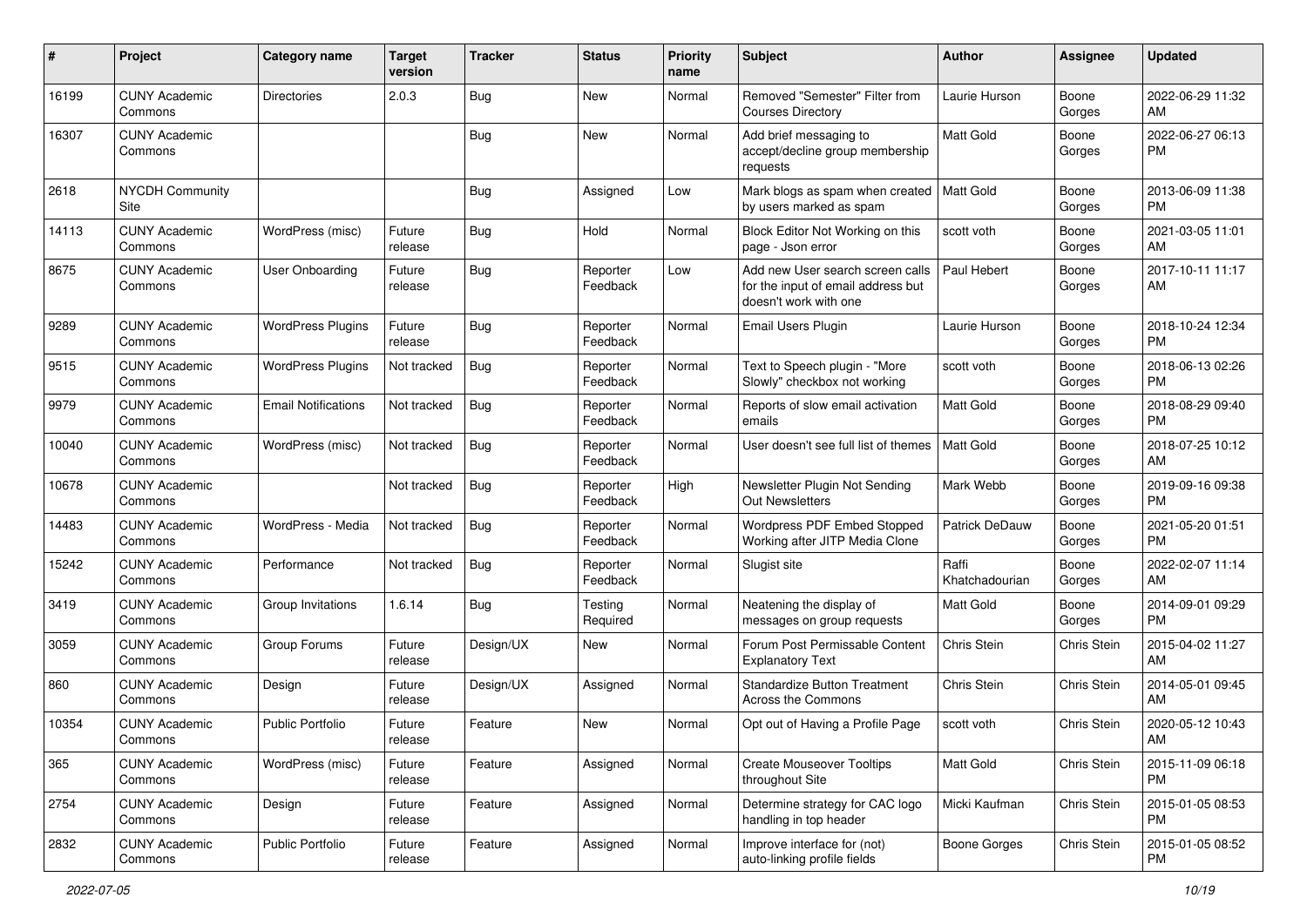| $\pmb{\#}$ | <b>Project</b>                                                          | <b>Category name</b>                  | <b>Target</b><br>version | <b>Tracker</b> | <b>Status</b>        | <b>Priority</b><br>name | <b>Subject</b>                                                      | <b>Author</b>    | Assignee            | <b>Updated</b>                |
|------------|-------------------------------------------------------------------------|---------------------------------------|--------------------------|----------------|----------------------|-------------------------|---------------------------------------------------------------------|------------------|---------------------|-------------------------------|
| 2881       | <b>CUNY Academic</b><br>Commons                                         | <b>Public Portfolio</b>               | Future<br>release        | Feature        | Assigned             | Normal                  | Redesign the UX for Profiles                                        | Chris Stein      | Chris Stein         | 2016-10-13 12:45<br><b>PM</b> |
| 3330       | <b>CUNY Academic</b><br>Commons                                         | My Commons                            | Future<br>release        | Feature        | Assigned             | Normal                  | "Commons Information" tool                                          | Boone Gorges     | Chris Stein         | 2014-09-22 08:46<br><b>PM</b> |
| 3354       | <b>CUNY Academic</b><br>Commons                                         | <b>Group Files</b>                    | Future<br>release        | Feature        | Assigned             | Low                     | Allow Group Download of Multiple<br><b>Selected Files</b>           | <b>Matt Gold</b> | Chris Stein         | 2014-08-01 08:50<br>AM        |
| 3770       | <b>CUNY Academic</b><br>Commons                                         | <b>Public Portfolio</b>               | Future<br>release        | Feature        | Assigned             | Normal                  | Improve Layout/Formatting of<br>Positions Area on Public Portfolios | <b>Matt Gold</b> | Chris Stein         | 2015-04-01 09:17<br><b>PM</b> |
| 9028       | <b>CUNY Academic</b><br>Commons                                         | Onboarding                            | Future<br>release        | Feature        | Assigned             | Normal                  | suggest groups to new members<br>during the registration process    | Matt Gold        | Chris Stein         | 2018-10-24 12:34<br><b>PM</b> |
| 1544       | <b>CUNY Academic</b><br>Commons                                         | Groups (misc)                         | Future<br>release        | Feature        | Reporter<br>Feedback | Normal                  | Group Filtering and Sorting                                         | Matt Gold        | Chris Stein         | 2019-03-01 02:25<br><b>PM</b> |
| 5827       | <b>CUNY Academic</b><br>Commons                                         | <b>Public Portfolio</b>               | Future<br>release        | Bug            | Assigned             | Normal                  | Academic Interests square bracket<br>links not working              | scott voth       | Chris Stein         | 2016-08-11 11:59<br><b>PM</b> |
| 8078       | <b>CUNY Academic</b><br>Commons                                         | <b>WordPress Plugins</b>              | Future<br>release        | System Upgrade | Assigned             | Normal                  | <b>CommentPress Updates</b>                                         | Margaret Galvan  | Christian<br>Wach   | 2017-05-08 03:49<br><b>PM</b> |
| 13199      | <b>CUNY Academic</b><br>Commons                                         | Group Forums                          | Future<br>release        | Feature        | New                  | Normal                  | Favoring Groups over bbPress<br>plugin                              | Colin McDonald   | Colin<br>McDonald   | 2021-11-19 12:28<br><b>PM</b> |
| 4438       | <b>CUNY Academic</b><br>Commons                                         | Events                                | Future<br>release        | Bug            | Assigned             | Normal                  | Events Calendar - Export<br><b>Recurring Events</b>                 | scott voth       | Daniel Jones        | 2016-05-23 04:25<br><b>PM</b> |
| 5268       | <b>CUNY Academic</b><br>Commons                                         | Group Forums                          | Future<br>release        | Bug            | Assigned             | Normal                  | Long-time to post to multiple<br>groups                             | Luke Waltzer     | Daniel Jones        | 2016-09-07 06:31<br><b>PM</b> |
| 412        | <b>CUNY Academic</b><br>Commons                                         | <b>WordPress Themes</b>               | Future<br>release        | Feature        | Assigned             | Normal                  | <b>Featured Themes</b>                                              | Matt Gold        | Dominic<br>Giglio   | 2015-01-05 08:44<br><b>PM</b> |
| 940        | <b>CUNY Academic</b><br>Commons                                         | Redmine                               | Future<br>release        | Feature        | Assigned             | Low                     | Communication with users after<br>releases                          | Matt Gold        | Dominic<br>Giglio   | 2012-09-09 04:36<br><b>PM</b> |
| 1983       | <b>CUNY Academic</b><br>Commons                                         | Home Page                             | Future<br>release        | Feature        | Assigned             | Low                     | Media Library integration with<br>Featured Content plugin           | Boone Gorges     | Dominic<br>Giglio   | 2014-03-17 10:34<br>AM        |
| 2167       | <b>CUNY Academic</b><br>Commons                                         | WordPress (misc)                      | Future<br>release        | Bug            | Assigned             | Normal                  | CAC-Livestream Plugin Issues                                        | Michael Smith    | Dominic<br>Giglio   | 2015-01-02 03:06<br><b>PM</b> |
| 12062      | AD/O365 Transition<br>from NonMatric to<br><b>Matriculated Students</b> |                                       |                          | Feature        | In Progress          | Normal                  | create solution and console<br>project                              | Emilio Rodriguez | Emilio<br>Rodriguez | 2019-11-12 03:56<br><b>PM</b> |
| 9835       | <b>CUNY Academic</b><br>Commons                                         | Group Forums                          | Future<br>release        | Bug            | Assigned             | Normal                  | add a "like" function?                                              | Marilyn Weber    | Erik Trainer        | 2018-06-05 01:49<br><b>PM</b> |
| 13891      | <b>CUNY Academic</b><br>Commons                                         | <b>Internal Tools and</b><br>Workflow | 2.1.0                    | Feature        | New                  | Normal                  | Migrate automated linting to<br>GitHub Actions                      | Boone Gorges     | Jeremy Felt         | 2022-06-29 11:13<br>AM        |
| 15194      | CUNY Academic<br>Commons                                                | Internal Tools and<br>Workflow        | 2.1.0                    | Feature        | <b>New</b>           | Normal                  | PHPCS sniff for un-restored<br>switch_to_blog() calls               | Boone Gorges     | Jeremy Felt         | 2022-05-26 10:45<br>AM        |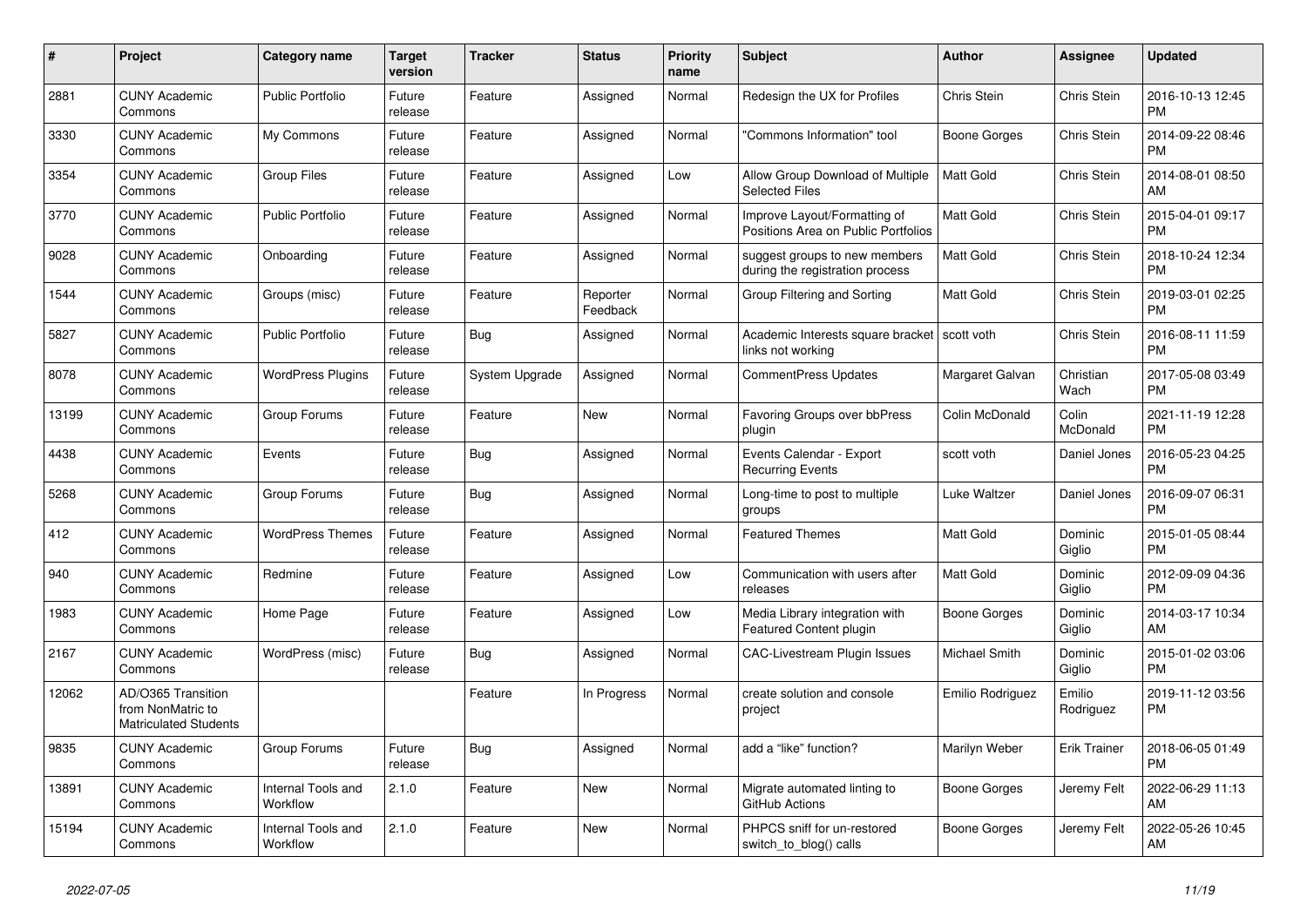| #     | Project                         | <b>Category name</b>      | <b>Target</b><br>version | <b>Tracker</b> | <b>Status</b>        | <b>Priority</b><br>name | <b>Subject</b>                                                                        | Author                       | Assignee           | <b>Updated</b>                |
|-------|---------------------------------|---------------------------|--------------------------|----------------|----------------------|-------------------------|---------------------------------------------------------------------------------------|------------------------------|--------------------|-------------------------------|
| 13331 | <b>CUNY Academic</b><br>Commons | Site cloning              | Future<br>release        | Bug            | New                  | Normal                  | Combine Site Template and Clone<br>operations                                         | Boone Gorges                 | Jeremy Felt        | 2021-11-19 12:39<br><b>PM</b> |
| 14475 | <b>CUNY Academic</b><br>Commons |                           | Not tracked              | Publicity      | New                  | Normal                  | OER Showcase Page                                                                     | Laurie Hurson                | Laurie Hurson      | 2021-09-14 10:46<br>AM        |
| 8666  | <b>CUNY Academic</b><br>Commons | Teaching                  | Not tracked              | Documentation  | Assigned             | Normal                  | Create Teaching on the Commons<br>Resource Page                                       | <b>Matt Gold</b>             | Laurie Hurson      | 2019-09-23 03:16<br><b>PM</b> |
| 11517 | <b>CUNY Academic</b><br>Commons |                           | Not tracked              | Feature        | Assigned             | Normal                  | wp-accessibility plugin should not<br>strip 'target=" blank" by default               | Boone Gorges                 | Laurie Hurson      | 2019-09-24 09:57<br>AM        |
| 12446 | <b>CUNY Academic</b><br>Commons | Groups (misc)             | Future<br>release        | Feature        | Reporter<br>Feedback | Normal                  | Toggle default site to group forum<br>posting                                         | Laurie Hurson                | Laurie Hurson      | 2020-03-10 11:57<br>AM        |
| 11879 | <b>CUNY Academic</b><br>Commons |                           | Not tracked              | Bug            | New                  | Normal                  | Hypothesis comments appearing<br>on multiple, different pdfs across<br>blogs          | Laurie Hurson                | Laurie Hurson      | 2019-09-19 02:39<br><b>PM</b> |
| 2666  | <b>CUNY Academic</b><br>Commons | About page                | Not tracked              | Documentation  | Assigned             | Normal                  | <b>Update About Text</b>                                                              | Chris Stein                  | Luke Waltzer       | 2016-03-04 11:19<br>AM        |
| 6078  | <b>CUNY Academic</b><br>Commons | <b>Blogs (BuddyPress)</b> | Future<br>release        | Feature        | New                  | Normal                  | <b>Explore Adding Network Blog</b><br>Metadata Plugin                                 | Luke Waltzer                 | Luke Waltzer       | 2016-10-11 10:29<br><b>PM</b> |
| 5955  | <b>CUNY Academic</b><br>Commons | Outreach                  | Future<br>release        | Feature        | Assigned             | Normal                  | Create auto-newsletter for<br>commons members                                         | <b>Matt Gold</b>             | Luke Waltzer       | 2016-08-30 10:34<br>AM        |
| 6298  | <b>CUNY Academic</b><br>Commons | <b>User Experience</b>    | Not tracked              | Design/UX      | Assigned             | Normal                  | Examine data from survey                                                              | <b>Matt Gold</b>             | Margaret<br>Galvan | 2016-10-14 12:16<br><b>PM</b> |
| 12392 | <b>CUNY Academic</b><br>Commons | Help/Codex                | Not tracked              | Documentation  | New                  | Normal                  | Updates to Common Commons<br>Questions on Help Page                                   | scott voth                   | Margaret<br>Galvan | 2020-02-11 10:53<br>AM        |
| 8211  | <b>CUNY Academic</b><br>Commons | <b>WordPress Themes</b>   | Future<br>release        | Feature        | New                  | Normal                  | Theme Suggestions: Material<br>Design-Inspired Themes                                 | Margaret Galvan              | Margaret<br>Galvan | 2017-08-07 02:48<br><b>PM</b> |
| 7828  | <b>CUNY Academic</b><br>Commons |                           | Not tracked              | Feature        | Assigned             | Normal                  | Theme Assessment 2017                                                                 | Margaret Galvan              | Margaret<br>Galvan | 2017-05-02 10:41<br><b>PM</b> |
| 3509  | <b>CUNY Academic</b><br>Commons | Publicity                 | 1.7                      | Publicity      | New                  | Normal                  | Create 1.7 digital signage imagery                                                    | Micki Kaufman                | Marilyn<br>Weber   | 2014-10-01 12:40<br><b>PM</b> |
| 12382 | <b>CUNY Academic</b><br>Commons | Membership                | Not tracked              | Support        | New                  | Normal                  | Email request change                                                                  | Marilyn Weber                | Marilyn<br>Weber   | 2020-02-06 12:56<br><b>PM</b> |
| 9420  | <b>CUNY Academic</b><br>Commons | cuny.is                   | Not tracked              | Feature        | New                  | Normal                  | Request for http://cuny.is/streams                                                    | Raffi<br>Khatchadourian      | Marilyn<br>Weber   | 2018-04-02 10:08<br>AM        |
| 8837  | <b>CUNY Academic</b><br>Commons |                           | Not tracked              | Feature        | Assigned             | Normal                  | Create a form to request info from<br>people requesting premium<br>themes and plugins | Matt Gold                    | Marilyn<br>Weber   | 2017-11-14 03:35<br><b>PM</b> |
| 4225  | <b>CUNY Academic</b><br>Commons | DiRT Integration          | Future<br>release        | Design/UX      | New                  | Normal                  | Add information to DIRT page (in<br>Create a Group)                                   | Samantha Raddatz   Matt Gold |                    | 2015-06-26 03:14<br><b>PM</b> |
| 9015  | <b>CUNY Academic</b><br>Commons | Groups (misc)             | Not tracked              | Outreach       | Assigned             | Normal                  | Email group admins the email<br>addresses of their groups                             | Matt Gold                    | Matt Gold          | 2018-01-02 09:54<br>AM        |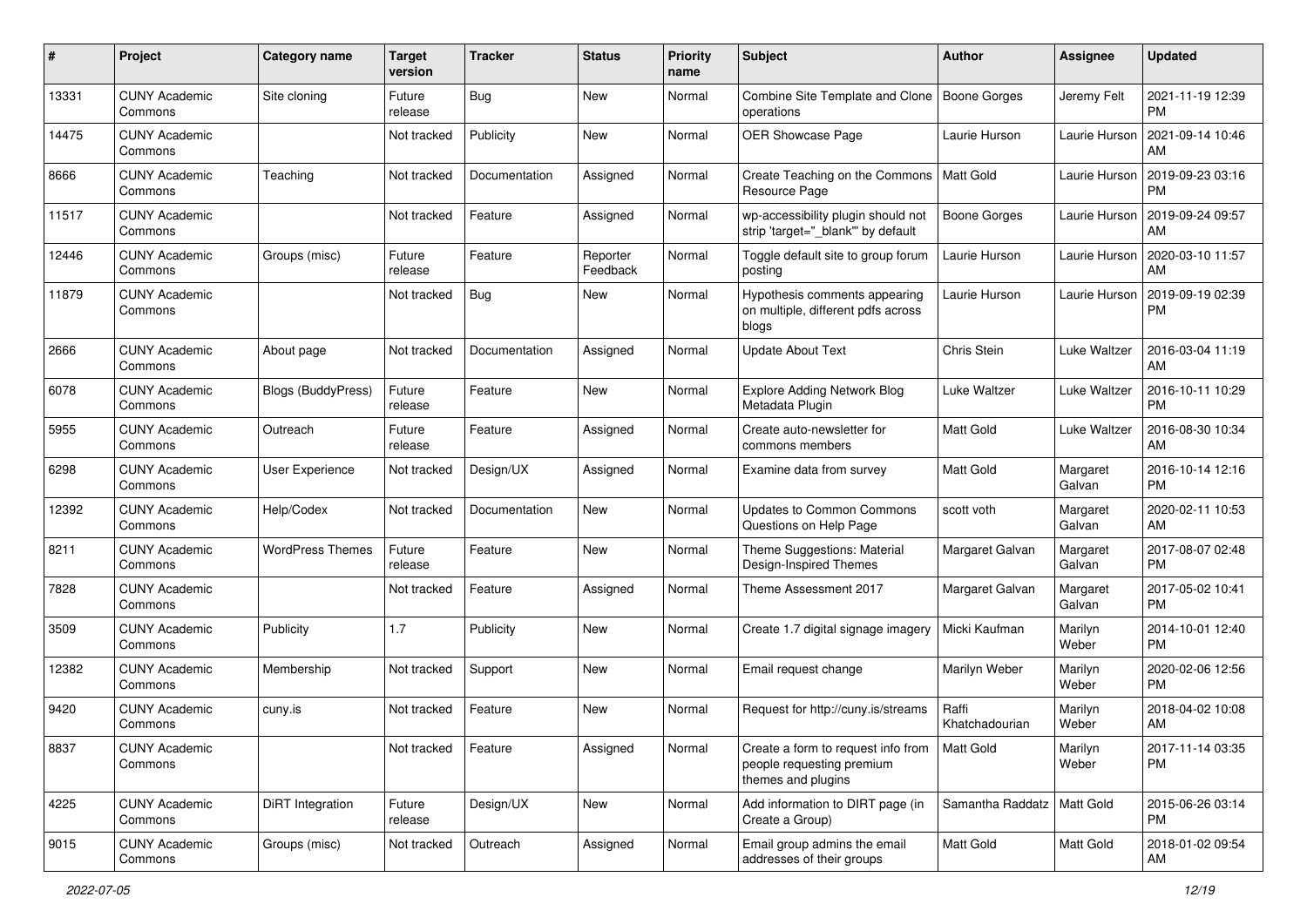| $\#$  | Project                         | <b>Category name</b>     | <b>Target</b><br>version | <b>Tracker</b> | <b>Status</b>        | Priority<br>name | <b>Subject</b>                                                                       | <b>Author</b>           | <b>Assignee</b>    | <b>Updated</b>                |
|-------|---------------------------------|--------------------------|--------------------------|----------------|----------------------|------------------|--------------------------------------------------------------------------------------|-------------------------|--------------------|-------------------------------|
| 8607  | <b>CUNY Academic</b><br>Commons |                          | Not tracked              | Support        | <b>New</b>           | Normal           | Paypal?                                                                              | Marilyn Weber           | Matt Gold          | 2018-05-15 01:37<br><b>PM</b> |
| 10839 | <b>CUNY Academic</b><br>Commons | About page               | Not tracked              | Support        | New                  | Normal           | <b>Mission Statement Needs</b><br>Revision                                           | scott voth              | Matt Gold          | 2018-12-26 10:58<br>AM        |
| 11545 | <b>CUNY Academic</b><br>Commons | <b>WordPress Plugins</b> | Not tracked              | Support        | <b>New</b>           | Normal           | Twitter searches in WordPress                                                        | Gina Cherry             | Matt Gold          | 2019-09-23 01:03<br><b>PM</b> |
| 2175  | <b>CUNY Academic</b><br>Commons | WordPress (misc)         | Not tracked              | Support        | Assigned             | Normal           | Subscibe 2 vs. Jetpack<br>subscription options                                       | local admin             | Matt Gold          | 2016-01-26 04:58<br><b>PM</b> |
| 11493 | <b>CUNY Academic</b><br>Commons | Domain Mapping           | Not tracked              | Support        | Reporter<br>Feedback | Normal           | Domain Mapping Request - Talia<br>Schaffer                                           | scott voth              | Matt Gold          | 2019-08-06 08:39<br>AM        |
| 12484 | <b>CUNY Academic</b><br>Commons |                          | Not tracked              | Support        | Reporter<br>Feedback | Normal           | Sign up Code for COIL Course<br>starting in March                                    | Laurie Hurson           | Matt Gold          | 2020-03-02 02:26<br><b>PM</b> |
| 3657  | <b>CUNY Academic</b><br>Commons | WordPress (misc)         | Not tracked              | Feature        | <b>New</b>           | Normal           | Create alert for GC email<br>addresses                                               | <b>Matt Gold</b>        | Matt Gold          | 2016-04-14 11:29<br><b>PM</b> |
| 8498  | <b>CUNY Academic</b><br>Commons | <b>WordPress Plugins</b> | Future<br>release        | Feature        | New                  | Low              | <b>Gravity Forms Email Users</b>                                                     | Raffi<br>Khatchadourian | Matt Gold          | 2017-10-13 12:58<br><b>PM</b> |
| 370   | <b>CUNY Academic</b><br>Commons | Registration             | Future<br>release        | Feature        | Assigned             | High             | <b>Guest Accounts</b>                                                                | Matt Gold               | Matt Gold          | 2015-04-09 09:33<br><b>PM</b> |
| 8898  | <b>CUNY Academic</b><br>Commons | Social Paper             | Not tracked              | Feature        | Assigned             | Normal           | Usage data on docs and social<br>paper                                               | <b>Matt Gold</b>        | Matt Gold          | 2017-11-16 11:32<br>AM        |
| 2573  | <b>NYCDH Community</b><br>Site  |                          |                          | Feature        | Reporter<br>Feedback | Normal           | Add dh nyc twitter list feed to site                                                 | <b>Mark Newton</b>      | Matt Gold          | 2013-05-16 11:42<br><b>PM</b> |
| 3691  | <b>CUNY Academic</b><br>Commons | <b>WordPress Plugins</b> | Future<br>release        | Bug            | New                  | Normal           | <b>WPMU Domain Mapping</b><br>Debugging on cdev                                      | Raymond Hoh             | Matt Gold          | 2014-12-12 09:04<br>AM        |
| 4972  | <b>CUNY Academic</b><br>Commons | Analytics                | Not tracked              | <b>Bug</b>     | <b>New</b>           | Normal           | <b>Newsletter Analytics</b>                                                          | Stephen Real            | Matt Gold          | 2015-12-09 12:54<br><b>PM</b> |
| 8902  | <b>CUNY Academic</b><br>Commons | Design                   | Not tracked              | Feature        | Assigned             | Normal           | Report back on research on<br><b>BuddyPress themes</b>                               | <b>Matt Gold</b>        | Michael Smith      | 2017-11-10 12:31<br><b>PM</b> |
| 3506  | <b>CUNY Academic</b><br>Commons | Publicity                | 1.7                      | Publicity      | <b>New</b>           | Normal           | Prepare 1.7 email messaging                                                          | Micki Kaufman           | Micki<br>Kaufman   | 2014-10-01 12:36<br><b>PM</b> |
| 7624  | <b>CUNY Academic</b><br>Commons | BuddyPress (misc)        | Future<br>release        | Design/UX      | <b>New</b>           | Normal           | <b>BP Notifications</b>                                                              | Luke Waltzer            | Paige Dupont       | 2017-02-08 10:43<br><b>PM</b> |
| 6392  | <b>CUNY Academic</b><br>Commons | Group Forums             | Future<br>release        | Design/UX      | Assigned             | Low              | Composition/Preview Panes in<br>Forum Posts                                          | Luke Waltzer            | Paige Dupont       | 2016-10-21 04:26<br><b>PM</b> |
| 11393 | <b>CUNY Academic</b><br>Commons |                          | Not tracked              | Publicity      | New                  | Normal           | After 1.15 release, ceate a hero<br>slide and post about adding a site<br>to a group | scott voth              | Patrick<br>Sweeney | 2019-05-14 10:32<br>AM        |
| 3577  | <b>CUNY Academic</b><br>Commons | My Commons               | Future<br>release        | Design/UX      | Assigned             | Normal           | Replies to items in My Commons                                                       | <b>Matt Gold</b>        | Raymond<br>Hoh     | 2015-04-09 05:19<br><b>PM</b> |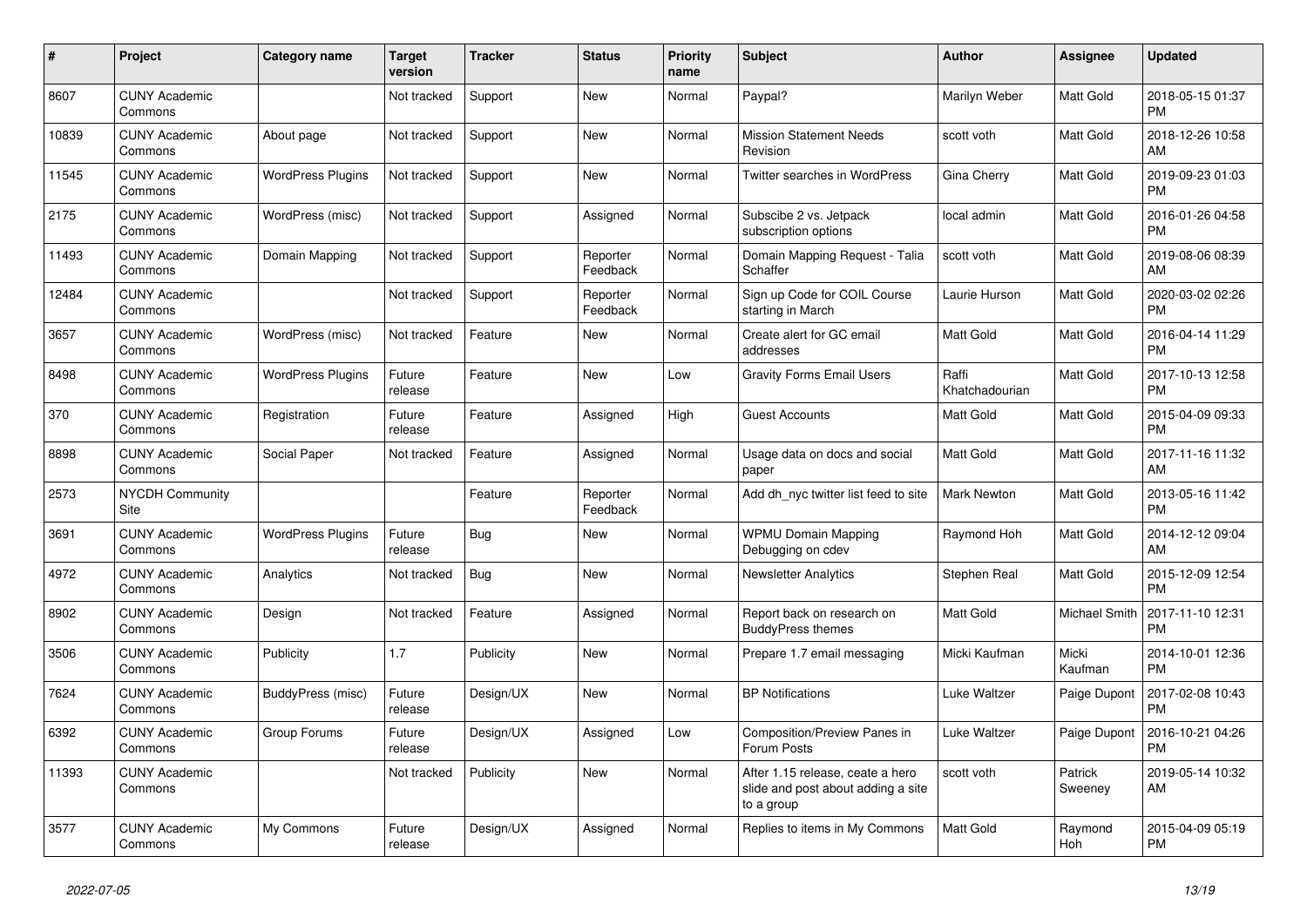| #     | Project                         | <b>Category name</b>       | <b>Target</b><br>version | <b>Tracker</b> | <b>Status</b>        | <b>Priority</b><br>name | <b>Subject</b>                                                                | Author              | <b>Assignee</b> | <b>Updated</b>                |
|-------|---------------------------------|----------------------------|--------------------------|----------------|----------------------|-------------------------|-------------------------------------------------------------------------------|---------------------|-----------------|-------------------------------|
| 3369  | <b>CUNY Academic</b><br>Commons | Reply By Email             | Not tracked              | Outreach       | Hold                 | Normal                  | Release reply by email to WP<br>plugin directory                              | <b>Matt Gold</b>    | Raymond<br>Hoh  | 2016-03-01 12:46<br><b>PM</b> |
| 9729  | <b>CUNY Academic</b><br>Commons | SEO                        | Not tracked              | Support        | New                  | Normal                  | 503 Errors showing on<br>newlaborforum.cuny.edu                               | Diane Krauthamer    | Raymond<br>Hoh  | 2018-05-22 04:48<br><b>PM</b> |
| 11624 | <b>CUNY Academic</b><br>Commons | WordPress (misc)           | Not tracked              | Support        | New                  | Normal                  | Change pages into posts or swap<br>database for a Commons site?               | Stephen Klein       | Raymond<br>Hoh  | 2019-07-09 11:04<br>AM        |
| 13286 | <b>CUNY Academic</b><br>Commons |                            | Not tracked              | Support        | <b>New</b>           | Normal                  | problem connecting with<br>WordPress app                                      | Marilyn Weber       | Raymond<br>Hoh  | 2020-09-08 11:16<br>AM        |
| 3492  | <b>CUNY Academic</b><br>Commons | <b>WordPress Themes</b>    | Future<br>release        | Support        | Assigned             | Normal                  | Add CBOX theme to the<br>Commons                                              | scott voth          | Raymond<br>Hoh  | 2014-10-08 05:55<br><b>PM</b> |
| 13946 | <b>CUNY Academic</b><br>Commons | <b>WordPress Plugins</b>   | 2.1.0                    | Support        | Assigned             | Normal                  | Custom Embed handler For<br>OneDrive files                                    | scott voth          | Raymond<br>Hoh  | 2022-05-26 10:46<br>AM        |
| 11149 | <b>CUNY Academic</b><br>Commons |                            | Not tracked              | Support        | Reporter<br>Feedback | Normal                  | comments getting blocked                                                      | Marilyn Weber       | Raymond<br>Hoh  | 2019-03-26 11:40<br>AM        |
| 12004 | <b>CUNY Academic</b><br>Commons |                            | Not tracked              | Support        | Reporter<br>Feedback | Normal                  | Notifications for spam blog<br>comments                                       | Gina Cherry         | Raymond<br>Hoh  | 2019-11-01 12:05<br><b>PM</b> |
| 12741 | <b>CUNY Academic</b><br>Commons | <b>WordPress Plugins</b>   | Not tracked              | Support        | Reporter<br>Feedback | Normal                  | Tableau Public Viz Block                                                      | Marilyn Weber       | Raymond<br>Hoh  | 2020-05-12 11:00<br>AM        |
| 14983 | <b>CUNY Academic</b><br>Commons | WordPress (misc)           | Not tracked              | Support        | Reporter<br>Feedback | Normal                  | "Read More" tag not working                                                   | Rebecca Krisel      | Raymond<br>Hoh  | 2021-11-23 01:17<br><b>PM</b> |
| 16110 | <b>CUNY Academic</b><br>Commons |                            |                          | Support        | Reporter<br>Feedback | Normal                  | remove Creative Commons<br>license from pages?                                | Marilyn Weber       | Raymond<br>Hoh  | 2022-05-17 06:11<br><b>PM</b> |
| 14994 | <b>CUNY Academic</b><br>Commons | cdev.gc.cuny.edu           | Not tracked              | Support        | In Progress          | Normal                  | Clear Cache on CDEV                                                           | scott voth          | Raymond<br>Hoh  | 2021-12-07 03:51<br><b>PM</b> |
| 13358 | <b>CUNY Academic</b><br>Commons | Group Forums               | Future<br>release        | Feature        | New                  | Normal                  | Improved UI for group forum<br>threading settings                             | <b>Boone Gorges</b> | Raymond<br>Hoh  | 2021-11-19 12:27<br><b>PM</b> |
| 333   | <b>CUNY Academic</b><br>Commons | <b>Email Notifications</b> | Future<br>release        | Feature        | Assigned             | Low                     | Delay Forum Notification Email<br>Delivery Until After Editing Period<br>Ends | <b>Matt Gold</b>    | Raymond<br>Hoh  | 2015-11-09 06:01<br><b>PM</b> |
| 1192  | <b>CUNY Academic</b><br>Commons | <b>Group Files</b>         | Future<br>release        | Feature        | Assigned             | Low                     | When posting group files, allow<br>users to add a category without<br>saving  | <b>Matt Gold</b>    | Raymond<br>Hoh  | 2015-11-09 05:53<br><b>PM</b> |
| 3192  | <b>CUNY Academic</b><br>Commons | Group Forums               | Future<br>release        | Feature        | Assigned             | Normal                  | Customizable forum views for<br>bbPress 2.x group forums                      | <b>Boone Gorges</b> | Raymond<br>Hoh  | 2015-11-09 12:47<br>PM        |
| 3517  | <b>CUNY Academic</b><br>Commons | My Commons                 | Future<br>release        | Feature        | Assigned             | Normal                  | Mute/Unmute My Commons<br>updates                                             | Matt Gold           | Raymond<br>Hoh  | 2015-11-09 01:19<br><b>PM</b> |
| 3536  | <b>CUNY Academic</b><br>Commons | My Commons                 | Future<br>release        | Feature        | Assigned             | Normal                  | Infinite Scroll on My Commons<br>page                                         | Matt Gold           | Raymond<br>Hoh  | 2015-04-13 04:42<br><b>PM</b> |
| 3662  | <b>CUNY Academic</b><br>Commons | SEO                        | Future<br>release        | Feature        | Assigned             | Normal                  | Duplicate Content/SEO/Google<br>issues                                        | Matt Gold           | Raymond<br>Hoh  | 2015-04-13 04:37<br><b>PM</b> |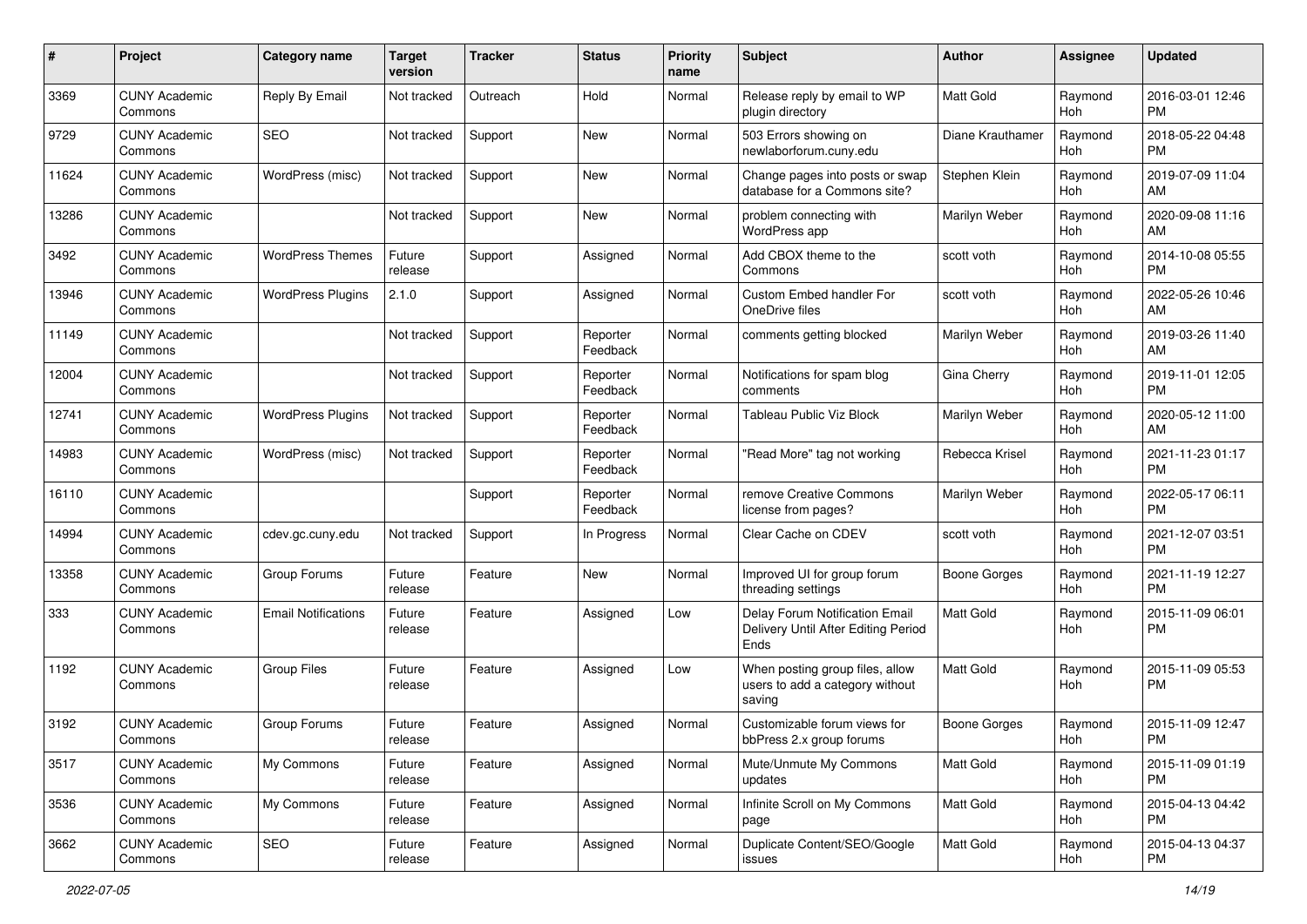| #     | Project                         | <b>Category name</b>     | <b>Target</b><br>version | <b>Tracker</b> | <b>Status</b>        | <b>Priority</b><br>name | <b>Subject</b>                                                     | <b>Author</b>           | Assignee       | <b>Updated</b>                |
|-------|---------------------------------|--------------------------|--------------------------|----------------|----------------------|-------------------------|--------------------------------------------------------------------|-------------------------|----------------|-------------------------------|
| 5016  | <b>CUNY Academic</b><br>Commons | Events                   | Future<br>release        | Feature        | Assigned             | Low                     | Allow comments to be posted on<br>events                           | <b>Matt Gold</b>        | Raymond<br>Hoh | 2019-03-01 02:23<br><b>PM</b> |
| 8976  | <b>CUNY Academic</b><br>Commons | Reply By Email           | Not tracked              | Feature        | Assigned             | Normal                  | Package RBE new topics posting?                                    | <b>Matt Gold</b>        | Raymond<br>Hoh | 2017-12-04 02:34<br><b>PM</b> |
| 10659 | <b>CUNY Academic</b><br>Commons | Group Forums             | Future<br>release        | Feature        | Assigned             | Normal                  | Post to multiple groups via email                                  | <b>Matt Gold</b>        | Raymond<br>Hoh | 2018-11-15 12:54<br>AM        |
| 2571  | <b>NYCDH Community</b><br>Site  |                          |                          | Feature        | Assigned             | Normal                  | Add Google custom search box to<br>homepage                        | <b>Mark Newton</b>      | Raymond<br>Hoh | 2013-05-18 07:49<br><b>PM</b> |
| 2574  | <b>NYCDH Community</b><br>Site  |                          |                          | Feature        | Assigned             | Normal                  | Add Way to Upload Files to<br>Groups                               | <b>Mark Newton</b>      | Raymond<br>Hoh | 2013-05-18 07:46<br><b>PM</b> |
| 7115  | <b>CUNY Academic</b><br>Commons | Groups (misc)            | Future<br>release        | Feature        | Reporter<br>Feedback | Normal                  | make licensing info clear during<br>group creation                 | <b>Matt Gold</b>        | Raymond<br>Hoh | 2020-12-08 11:32<br>AM        |
| 4535  | <b>CUNY Academic</b><br>Commons | My Commons               | Future<br>release        | <b>Bug</b>     | New                  | Low                     | My Commons filter issue                                            | scott voth              | Raymond<br>Hoh | 2015-09-01 11:17<br>AM        |
| 5282  | <b>CUNY Academic</b><br>Commons | Social Paper             | Future<br>release        | Bug            | <b>New</b>           | Normal                  | Replying via email directs to paper<br>but not individual comment. | Marilyn Weber           | Raymond<br>Hoh | 2016-03-02 01:48<br><b>PM</b> |
| 6749  | <b>CUNY Academic</b><br>Commons | Events                   | Future<br>release        | Bug            | New                  | Low                     | BPEO iCal request can trigger<br>very large number of DB queries   | Boone Gorges            | Raymond<br>Hoh | 2016-11-15 10:09<br><b>PM</b> |
| 7928  | <b>CUNY Academic</b><br>Commons | Group Forums             | Not tracked              | Bug            | New                  | Normal                  | Duplicate Forum post                                               | Luke Waltzer            | Raymond<br>Hoh | 2017-04-11 09:27<br><b>PM</b> |
| 9346  | <b>CUNY Academic</b><br>Commons | WordPress (misc)         | Not tracked              | <b>Bug</b>     | New                  | Normal                  | Clone cetls.bmcc.cuny.edu for<br>development                       | Owen Roberts            | Raymond<br>Hoh | 2018-03-06 05:35<br><b>PM</b> |
| 11243 | <b>CUNY Academic</b><br>Commons | BuddyPress (misc)        | Future<br>release        | Bug            | New                  | Normal                  | Audit bp-custom.php                                                | Raymond Hoh             | Raymond<br>Hoh | 2022-04-26 11:59<br>AM        |
| 13430 | <b>CUNY Academic</b><br>Commons | Reply By Email           | Not tracked              | Bug            | New                  | Normal                  | Delay in RBE                                                       | Luke Waltzer            | Raymond<br>Hoh | 2020-10-13 11:16<br>AM        |
| 13457 | <b>CUNY Academic</b><br>Commons | Group Forums             | 2.0.3                    | Bug            | New                  | High                    | Forum post not sending<br>notifications                            | Filipa Calado           | Raymond<br>Hoh | 2022-06-29 11:32<br>AM        |
| 14496 | <b>CUNY Academic</b><br>Commons | Domain Mapping           | Future<br>release        | Bug            | <b>New</b>           | Normal                  | Mapped domain SSO uses<br>third-party cookies                      | Raymond Hoh             | Raymond<br>Hoh | 2021-05-24 04:03<br><b>PM</b> |
| 16177 | <b>CUNY Academic</b><br>Commons | Reply By Email           |                          | Bug            | New                  | Normal                  | Switch to Inbound mode for RBE                                     | Raymond Hoh             | Raymond<br>Hoh | 2022-05-30 04:32<br><b>PM</b> |
| 16319 | <b>CUNY Academic</b><br>Commons | <b>WordPress Plugins</b> | 2.0.3                    | Bug            | <b>New</b>           | Normal                  | Request for Events Calendar Pro<br>5.14.2 update                   | Raymond Hoh             | Raymond<br>Hoh | 2022-07-01 04:16<br><b>PM</b> |
| 4388  | <b>CUNY Academic</b><br>Commons | WordPress (misc)         | Future<br>release        | <b>Bug</b>     | Assigned             | Normal                  | Repeated request for<br>authentication.                            | Alice.Lynn<br>McMichael | Raymond<br>Hoh | 2015-08-11 07:35<br><b>PM</b> |
| 5691  | <b>CUNY Academic</b><br>Commons | Blogs (BuddyPress)       | Future<br>release        | Bug            | Assigned             | High                    | Differing numbers on Sites display                                 | <b>Matt Gold</b>        | Raymond<br>Hoh | 2016-06-13 01:37<br><b>PM</b> |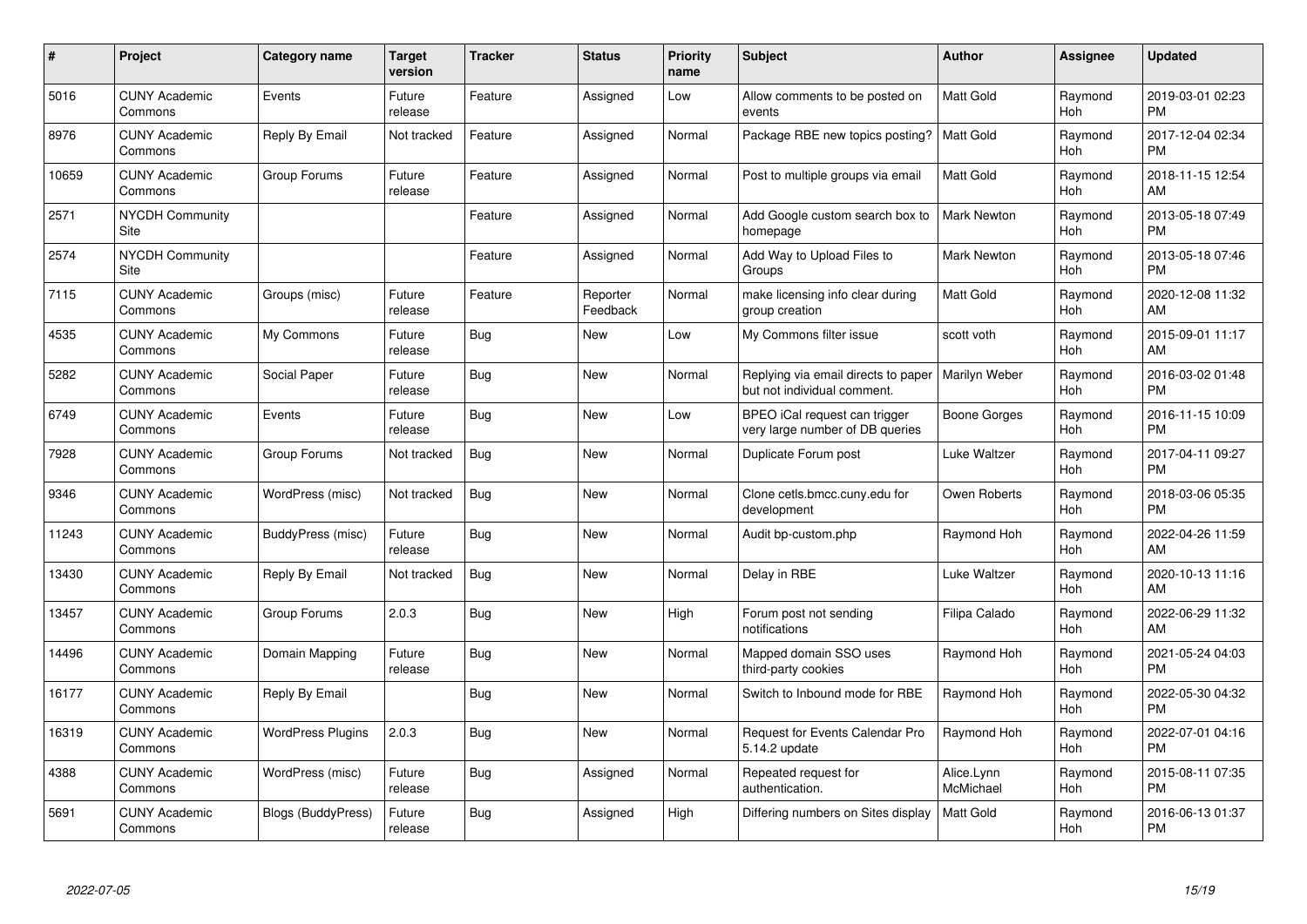| $\#$  | Project                         | <b>Category name</b>       | Target<br>version | <b>Tracker</b> | <b>Status</b>        | Priority<br>name | <b>Subject</b>                                                  | <b>Author</b>           | <b>Assignee</b>     | <b>Updated</b>                |
|-------|---------------------------------|----------------------------|-------------------|----------------|----------------------|------------------|-----------------------------------------------------------------|-------------------------|---------------------|-------------------------------|
| 6671  | <b>CUNY Academic</b><br>Commons | Reply By Email             | Not tracked       | <b>Bug</b>     | Assigned             | Normal           | "Post too often" RBE error<br>message                           | <b>Matt Gold</b>        | Raymond<br>Hoh      | 2016-11-11 09:55<br>AM        |
| 6995  | <b>CUNY Academic</b><br>Commons | Home Page                  | Not tracked       | Bug            | Assigned             | Normal           | member filter on homepage not<br>workina                        | <b>Matt Gold</b>        | Raymond<br>Hoh      | 2016-12-11 09:46<br><b>PM</b> |
| 8992  | NYCDH Community<br><b>Site</b>  |                            |                   | Bug            | Assigned             | Normal           | Multiple RBE error reports                                      | Matt Gold               | Raymond<br>Hoh      | 2017-12-11 05:43<br><b>PM</b> |
| 3939  | <b>CUNY Academic</b><br>Commons | <b>WordPress Plugins</b>   | Future<br>release | Bug            | Hold                 | Normal           | Activity stream support for<br>Co-Authors Plus plugin           | Raymond Hoh             | Raymond<br>Hoh      | 2015-11-09 06:13<br><b>PM</b> |
| 8991  | <b>CUNY Academic</b><br>Commons | Reply By Email             | Not tracked       | Bug            | Hold                 | Normal           | RBE duplicate email message<br>issue                            | Matt Gold               | Raymond<br>Hoh      | 2018-02-18 08:53<br><b>PM</b> |
| 9060  | <b>CUNY Academic</b><br>Commons | Commons In A Box           | Not tracked       | Bug            | Hold                 | Normal           | Problems with CBox image library<br>upload                      | Lisa Rhody              | Raymond<br>Hoh      | 2018-01-10 03:26<br><b>PM</b> |
| 6644  | <b>CUNY Academic</b><br>Commons |                            | Not tracked       | Bug            | Reporter<br>Feedback | High             | White Screen at Login Pge                                       | Luke Waltzer            | Raymond<br>Hoh      | 2016-11-21 10:34<br><b>PM</b> |
| 10262 | <b>CUNY Academic</b><br>Commons |                            | Not tracked       | Bug            | Reporter<br>Feedback | Normal           | Newsletter Plugin: Broken Image<br>at Bottom of All Newsletters | Mark Webb               | Raymond<br>Hoh      | 2018-08-30 05:17<br><b>PM</b> |
| 11971 | <b>CUNY Academic</b><br>Commons | <b>Email Notifications</b> | Future<br>release | Bug            | Reporter<br>Feedback | Low              | Pictures obscured in emailed post<br>notifications              | Marilyn Weber           | Raymond<br>Hoh      | 2019-11-21 01:14<br><b>PM</b> |
| 13328 | <b>CUNY Academic</b><br>Commons | Group Forums               | Not tracked       | Bug            | Reporter<br>Feedback | Normal           | cross-posting in two related<br>groups                          | Marilyn Weber           | Raymond<br>Hoh      | 2020-09-15 10:39<br><b>PM</b> |
| 15516 | <b>CUNY Academic</b><br>Commons | <b>WordPress Plugins</b>   |                   | <b>Bug</b>     | Reporter<br>Feedback | Normal           | Can't publish or save draft of post<br>on wordpress.com         | Raffi<br>Khatchadourian | Raymond<br>Hoh      | 2022-03-02 05:52<br><b>PM</b> |
| 16245 | <b>CUNY Academic</b><br>Commons | WordPress (misc)           |                   | Bug            | Reporter<br>Feedback | Normal           | Save Button missing on<br><b>WordPress Profile page</b>         | scott voth              | Raymond<br>Hoh      | 2022-06-16 03:09<br><b>PM</b> |
| 11649 | <b>CUNY Academic</b><br>Commons | <b>WordPress Plugins</b>   | 2.0.3             | Bug            | In Progress          | Normal           | CC license displayed on every<br>page                           | Gina Cherry             | Raymond<br>Hoh      | 2022-06-29 11:32<br>AM        |
| 497   | <b>CUNY Academic</b><br>Commons | <b>WordPress Plugins</b>   | Future<br>release | Feature        | Assigned             | Normal           | Drag and Drop Ordering on<br><b>Gallery Post Plugin</b>         | Matt Gold               | Ron Rennick         | 2015-11-09 06:18<br><b>PM</b> |
| 4226  | <b>CUNY Academic</b><br>Commons | <b>BuddyPress Docs</b>     | Future<br>release | Design/UX      | New                  | Normal           | Add option to connect a Doc with<br>a Group                     | Samantha Raddatz        | Samantha<br>Raddatz | 2015-09-09 04:08<br><b>PM</b> |
| 4253  | <b>CUNY Academic</b><br>Commons | <b>Public Portfolio</b>    | Future<br>release | Design/UX      | New                  | Normal           | Encourage users to add portfolio<br>content                     | Samantha Raddatz        | Samantha<br>Raddatz | 2015-07-07 11:32<br>AM        |
| 4622  | <b>CUNY Academic</b><br>Commons | <b>Public Portfolio</b>    | Future<br>release | Design/UX      | New                  | Normal           | <b>Profile Visibility Settings</b>                              | Samantha Raddatz        | Samantha<br>Raddatz | 2015-09-21 12:18<br><b>PM</b> |
| 5183  | <b>CUNY Academic</b><br>Commons | Social Paper               | Future<br>release | Design/UX      | New                  | Normal           | Creating a new paper when<br>viewing an existing paper          | Raffi<br>Khatchadourian | Samantha<br>Raddatz | 2016-02-02 12:09<br><b>PM</b> |
| 4027  | CUNY Academic<br>Commons        | Commons In A Box           | Not tracked       | Design/UX      | Assigned             | Normal           | Usability review of CBOX update<br>procedures                   | <b>Matt Gold</b>        | Samantha<br>Raddatz | 2015-05-11 06:36<br><b>PM</b> |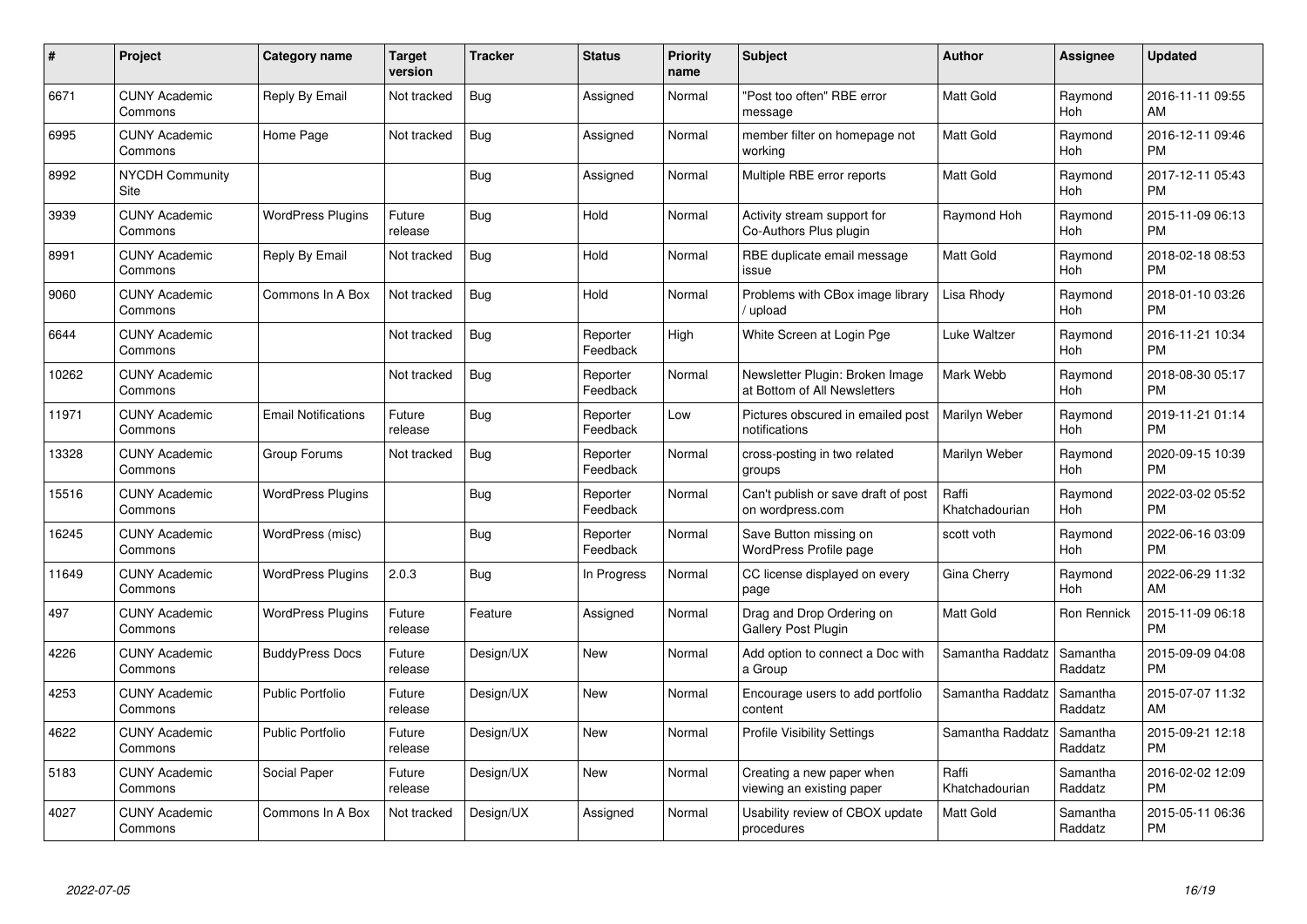| #    | Project                         | <b>Category name</b>    | <b>Target</b><br>version | <b>Tracker</b> | <b>Status</b>        | <b>Priority</b><br>name | <b>Subject</b>                                                                                                                                        | <b>Author</b>     | <b>Assignee</b>     | <b>Updated</b>                |
|------|---------------------------------|-------------------------|--------------------------|----------------|----------------------|-------------------------|-------------------------------------------------------------------------------------------------------------------------------------------------------|-------------------|---------------------|-------------------------------|
| 4221 | <b>CUNY Academic</b><br>Commons | Group Forums            | Future<br>release        | Design/UX      | Assigned             | Normal                  | Add 'Number of Posts' display<br>option to Forum page                                                                                                 | Samantha Raddatz  | Samantha<br>Raddatz | 2015-06-26 02:21<br><b>PM</b> |
| 4235 | <b>CUNY Academic</b><br>Commons |                         | Not tracked              | Design/UX      | Assigned             | Normal                  | Explore user experience around<br>comments on forum topics vs docs                                                                                    | <b>Matt Gold</b>  | Samantha<br>Raddatz | 2015-07-21 10:23<br>AM        |
| 4404 | <b>CUNY Academic</b><br>Commons | <b>Public Portfolio</b> | Future<br>release        | Design/UX      | Assigned             | Normal                  | Change color of permissions info<br>on portfolio editing interface                                                                                    | <b>Matt Gold</b>  | Samantha<br>Raddatz | 2015-08-11 05:28<br><b>PM</b> |
| 5298 | <b>CUNY Academic</b><br>Commons |                         | Not tracked              | Publicity      | New                  | Normal                  | Survey Pop-Up Text                                                                                                                                    | Samantha Raddatz  | Samantha<br>Raddatz | 2016-03-22 12:27<br><b>PM</b> |
| 4986 | <b>CUNY Academic</b><br>Commons | ZenDesk                 | Not tracked              | Support        | Assigned             | Normal                  | Prepare documentation for<br>Zendesk re web widget                                                                                                    | <b>Matt Gold</b>  | Samantha<br>Raddatz | 2016-02-25 03:09<br><b>PM</b> |
| 308  | <b>CUNY Academic</b><br>Commons | Registration            | Future<br>release        | Feature        | New                  | Normal                  | Group recommendations for<br>signup process                                                                                                           | Boone Gorges      | Samantha<br>Raddatz | 2015-11-09 05:07<br><b>PM</b> |
| 5050 | <b>CUNY Academic</b><br>Commons | Social Paper            | Future<br>release        | Feature        | <b>New</b>           | Low                     | Making comments visible in SP<br>editing mode (SP suggestion #1)                                                                                      | Marilyn Weber     | Samantha<br>Raddatz | 2019-09-17 11:10<br><b>PM</b> |
| 5053 | <b>CUNY Academic</b><br>Commons | Social Paper            | Future<br>release        | Feature        | <b>New</b>           | Low                     | Scrollable menu to add readers<br>(SP suggestion #4)                                                                                                  | Marilyn Weber     | Samantha<br>Raddatz | 2016-04-21 05:21<br><b>PM</b> |
| 5058 | <b>CUNY Academic</b><br>Commons | Social Paper            | Future<br>release        | Feature        | New                  | Low                     | Can there be a clearer signal that<br>even when comments have<br>already been made you add<br>comments by clicking on the side?<br>(SP suggestion #5) | Marilyn Weber     | Samantha<br>Raddatz | 2016-02-11 10:24<br><b>PM</b> |
| 5397 | <b>CUNY Academic</b><br>Commons | Social Paper            | Future<br>release        | Feature        | <b>New</b>           | Normal                  | frustrating to have to<br>enable/disable in SP                                                                                                        | Marilyn Weber     | Samantha<br>Raddatz | 2016-04-20 03:39<br><b>PM</b> |
| 310  | <b>CUNY Academic</b><br>Commons | BuddyPress (misc)       | Future<br>release        | Feature        | Assigned             | Low                     | <b>Friend Request Email</b>                                                                                                                           | <b>Matt Gold</b>  | Samantha<br>Raddatz | 2015-11-09 05:08<br><b>PM</b> |
| 481  | <b>CUNY Academic</b><br>Commons | Groups (misc)           | Future<br>release        | Feature        | Assigned             | Normal                  | ability to archive inactive groups<br>and blogs                                                                                                       | Michael Mandiberg | Samantha<br>Raddatz | 2015-11-09 05:56<br><b>PM</b> |
| 653  | <b>CUNY Academic</b><br>Commons | Group Blogs             | Future<br>release        | Feature        | Assigned             | Normal                  | Redesign Integration of Groups<br>and Blogs                                                                                                           | <b>Matt Gold</b>  | Samantha<br>Raddatz | 2015-11-09 05:40<br><b>PM</b> |
| 1105 | <b>CUNY Academic</b><br>Commons | WordPress (misc)        | Future<br>release        | Feature        | Assigned             | Normal                  | Rephrase Blog Privacy Options                                                                                                                         | <b>Matt Gold</b>  | Samantha<br>Raddatz | 2015-11-09 06:19<br><b>PM</b> |
| 3458 | <b>CUNY Academic</b><br>Commons | Groups (misc)           | Future<br>release        | Feature        | Assigned             | Normal                  | Filter Members of Group by<br>Campus                                                                                                                  | Michael Smith     | Samantha<br>Raddatz | 2014-09-26 08:32<br><b>PM</b> |
| 3473 | <b>CUNY Academic</b><br>Commons | <b>User Experience</b>  | Future<br>release        | Feature        | Assigned             | Normal                  | Commons profile: Add help info<br>about "Positions" replacing "title"                                                                                 | Keith Miyake      | Samantha<br>Raddatz | 2015-11-09 02:28<br><b>PM</b> |
| 5225 | <b>CUNY Academic</b><br>Commons | Registration            | Future<br>release        | Feature        | Assigned             | Normal                  | On-boarding Issues                                                                                                                                    | Luke Waltzer      | Samantha<br>Raddatz | 2016-02-12 02:58<br><b>PM</b> |
| 1456 | <b>CUNY Academic</b><br>Commons | Group Invitations       | Future<br>release        | Feature        | Reporter<br>Feedback | Low                     | Invite to Group Button from Profile<br>Field                                                                                                          | <b>Matt Gold</b>  | Samantha<br>Raddatz | 2015-11-09 05:59<br><b>PM</b> |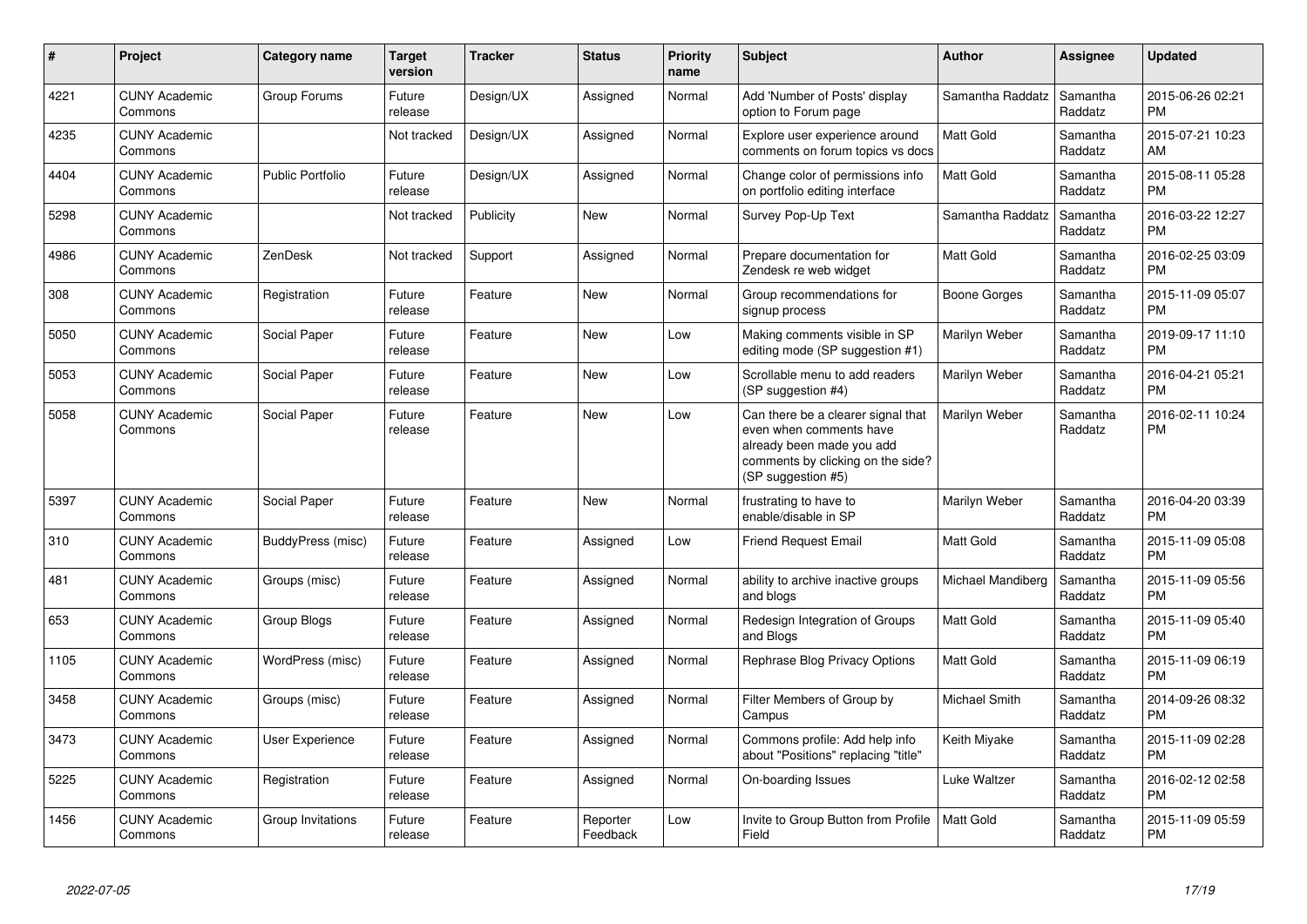| #     | Project                         | <b>Category name</b>        | <b>Target</b><br>version | <b>Tracker</b> | <b>Status</b>        | Priority<br>name | <b>Subject</b>                                                                                                                               | Author           | <b>Assignee</b>     | <b>Updated</b>                |
|-------|---------------------------------|-----------------------------|--------------------------|----------------|----------------------|------------------|----------------------------------------------------------------------------------------------------------------------------------------------|------------------|---------------------|-------------------------------|
| 4661  | <b>CUNY Academic</b><br>Commons | User Experience             | Future<br>release        | <b>Bug</b>     | Assigned             | Normal           | Simplify Events text                                                                                                                         | <b>Matt Gold</b> | Samantha<br>Raddatz | 2015-10-02 09:06<br><b>PM</b> |
| 5317  | <b>CUNY Academic</b><br>Commons | Group Blogs                 | Not tracked              | Bug            | Reporter<br>Feedback | Normal           | Notifications of New Post Didn't<br>Come                                                                                                     | Luke Waltzer     | Samantha<br>Raddatz | 2016-03-21 10:41<br><b>PM</b> |
| 10439 | <b>CUNY Academic</b><br>Commons | Design                      | 2.1.0                    | Design/UX      | New                  | Normal           | Create Style Guide for Commons                                                                                                               | Sonja Leix       | Sara Cannon         | 2022-06-28 01:43<br><b>PM</b> |
| 10580 | <b>CUNY Academic</b><br>Commons | Information<br>Architecture | Future<br>release        | Design/UX      | <b>New</b>           | Normal           | Primary nav item review                                                                                                                      | Boone Gorges     | Sara Cannon         | 2022-06-28 01:29<br><b>PM</b> |
| 2612  | <b>CUNY Academic</b><br>Commons |                             | Not tracked              | Publicity      | Assigned             | Normal           | Pinterest site for the Commons                                                                                                               | local admin      | Sarah<br>Morgano    | 2016-03-04 11:19<br>AM        |
| 3510  | <b>CUNY Academic</b><br>Commons | Publicity                   | 1.7                      | Publicity      | Assigned             | Normal           | Post on the News Blog re: 'My<br>Commons'                                                                                                    | Micki Kaufman    | Sarah<br>Morgano    | 2014-10-15 11:18<br>AM        |
| 3511  | <b>CUNY Academic</b><br>Commons | Publicity                   | 1.7                      | Publicity      | Assigned             | Normal           | Social media for 1.7                                                                                                                         | Micki Kaufman    | Sarah<br>Morgano    | 2014-10-14 03:32<br><b>PM</b> |
| 5826  | <b>CUNY Academic</b><br>Commons | <b>WordPress Plugins</b>    | Future<br>release        | Support        | Reporter<br>Feedback | Normal           | <b>Remove Subscription Options</b><br>plugin from directory                                                                                  | Sarah Morgano    | Sarah<br>Morgano    | 2016-10-21 04:14<br><b>PM</b> |
| 4222  | <b>CUNY Academic</b><br>Commons | <b>User Experience</b>      | Future<br>release        | Design/UX      | New                  | Normal           | Add information to 'Delete<br>Account' page                                                                                                  | Samantha Raddatz | scott voth          | 2015-06-26 11:35<br>AM        |
| 3565  | <b>CUNY Academic</b><br>Commons | My Commons                  | Not tracked              | Documentation  | <b>New</b>           | Normal           | Load Newest inconsistencies                                                                                                                  | Chris Stein      | scott voth          | 2015-11-09 01:16<br><b>PM</b> |
| 3524  | <b>CUNY Academic</b><br>Commons | Documentation               | Not tracked              | Documentation  | Assigned             | Normal           | Post describing all you can do<br>when starting up a new blog/group                                                                          | <b>Matt Gold</b> | scott voth          | 2014-10-04 12:56<br><b>PM</b> |
| 11883 | <b>CUNY Academic</b><br>Commons | Help/Codex                  | Not tracked              | Support        | <b>New</b>           | Normal           | Need Embedding Help Page<br>Update (Tableau)                                                                                                 | Anthony Wheeler  | scott voth          | 2019-09-24 08:49<br>AM        |
| 12247 | <b>CUNY Academic</b><br>Commons | Publicity                   | Not tracked              | Support        | New                  | Normal           | Screenshot of First Commons<br>Homepage                                                                                                      | scott voth       | scott voth          | 2020-01-14 12:08<br><b>PM</b> |
| 636   | <b>CUNY Academic</b><br>Commons | WordPress (misc)            | Not tracked              | Support        | Assigned             | Normal           | Create Lynda.com-like Table of<br>Contents for Prospective Tutorial<br>Screencasts                                                           | <b>Matt Gold</b> | scott voth          | 2016-02-23 03:12<br><b>PM</b> |
| 9908  | <b>CUNY Academic</b><br>Commons |                             | Not tracked              | Feature        | New                  | Normal           | Is it possible to send email<br>updates to users (or an email<br>address not on the list) for only a<br>single page AFTER being<br>prompted? | Michael Shields  | scott voth          | 2018-06-11 01:34<br><b>PM</b> |
| 14394 | <b>CUNY Academic</b><br>Commons |                             | Not tracked              | Feature        | New                  | Normal           | Commons News Site - redesign                                                                                                                 | scott voth       | scott voth          | 2021-09-14 10:46<br>AM        |
| 14787 | <b>CUNY Academic</b><br>Commons | <b>Plugin Packages</b>      | Future<br>release        | Feature        | New                  | Normal           | Creating a "Design" plugin<br>package                                                                                                        | Laurie Hurson    | scott voth          | 2022-04-27 04:56<br><b>PM</b> |
| 6115  | <b>CUNY Academic</b><br>Commons | Publicity                   | Not tracked              | Feature        | Assigned             | Normal           | create digital signage for GC                                                                                                                | Matt Gold        | scott voth          | 2016-10-11 10:09<br>PM        |